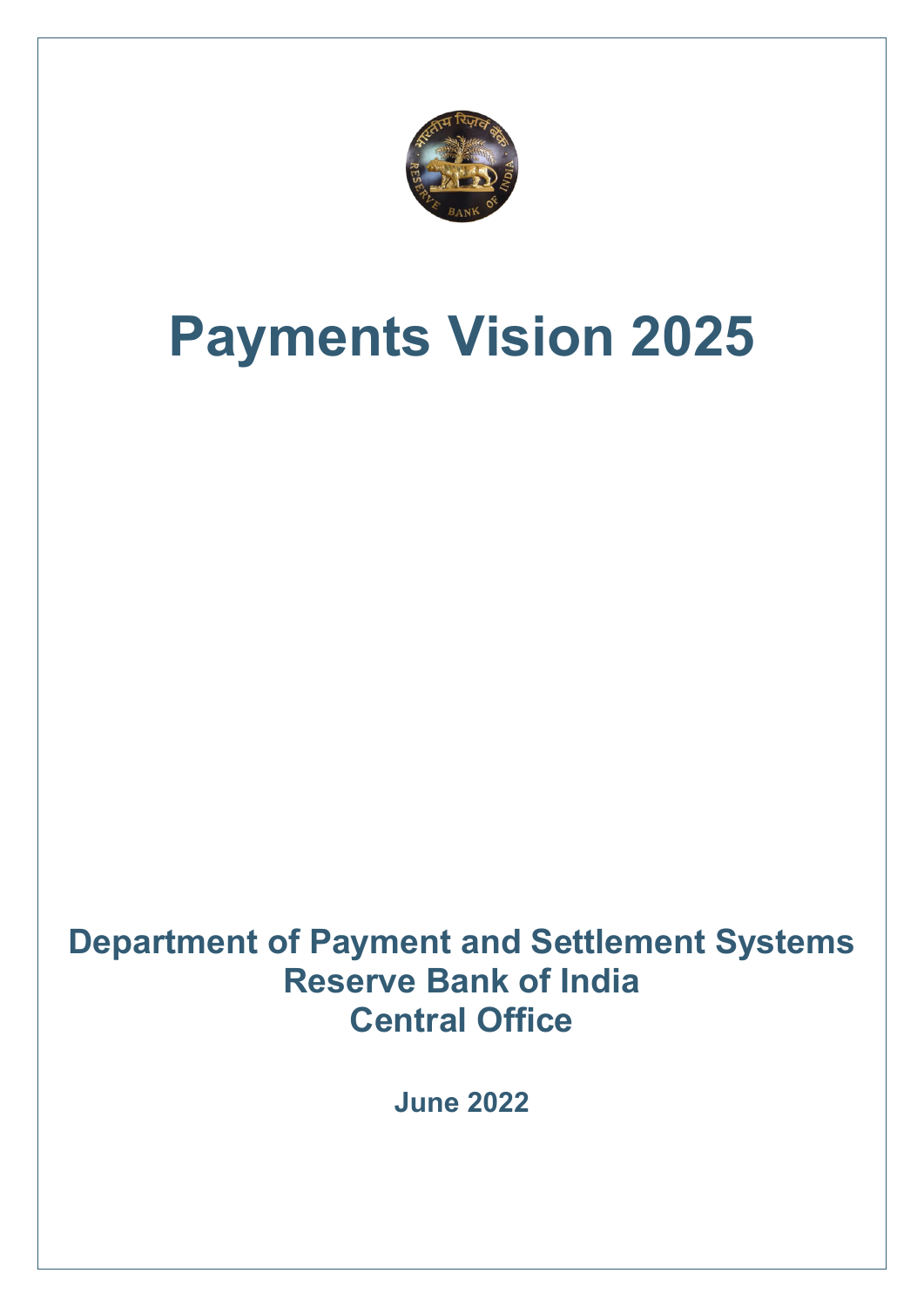### **Payments Vision 2025 | RBI**

| <b>INDEX</b>                                        |          |
|-----------------------------------------------------|----------|
| <b>Particulars</b>                                  | Page No. |
| <b>Section 1 - Foreword</b>                         | 1        |
| Section 2 – Achievements of Payments Vision 2019-21 | 4        |
| Section 3 - Payments Vision 2025                    | 7        |
| <b>Section 4 - Specific Initiatives</b>             |          |
| 4.1. Integrity                                      | 12       |
| 4.2. Inclusion                                      | 16       |
| 4.3. Innovation                                     | 20       |
| 4.4. Institutionalisation                           | 23       |
| 4.5. Internationalisation                           | 24       |
| <b>Acronyms</b>                                     | 27       |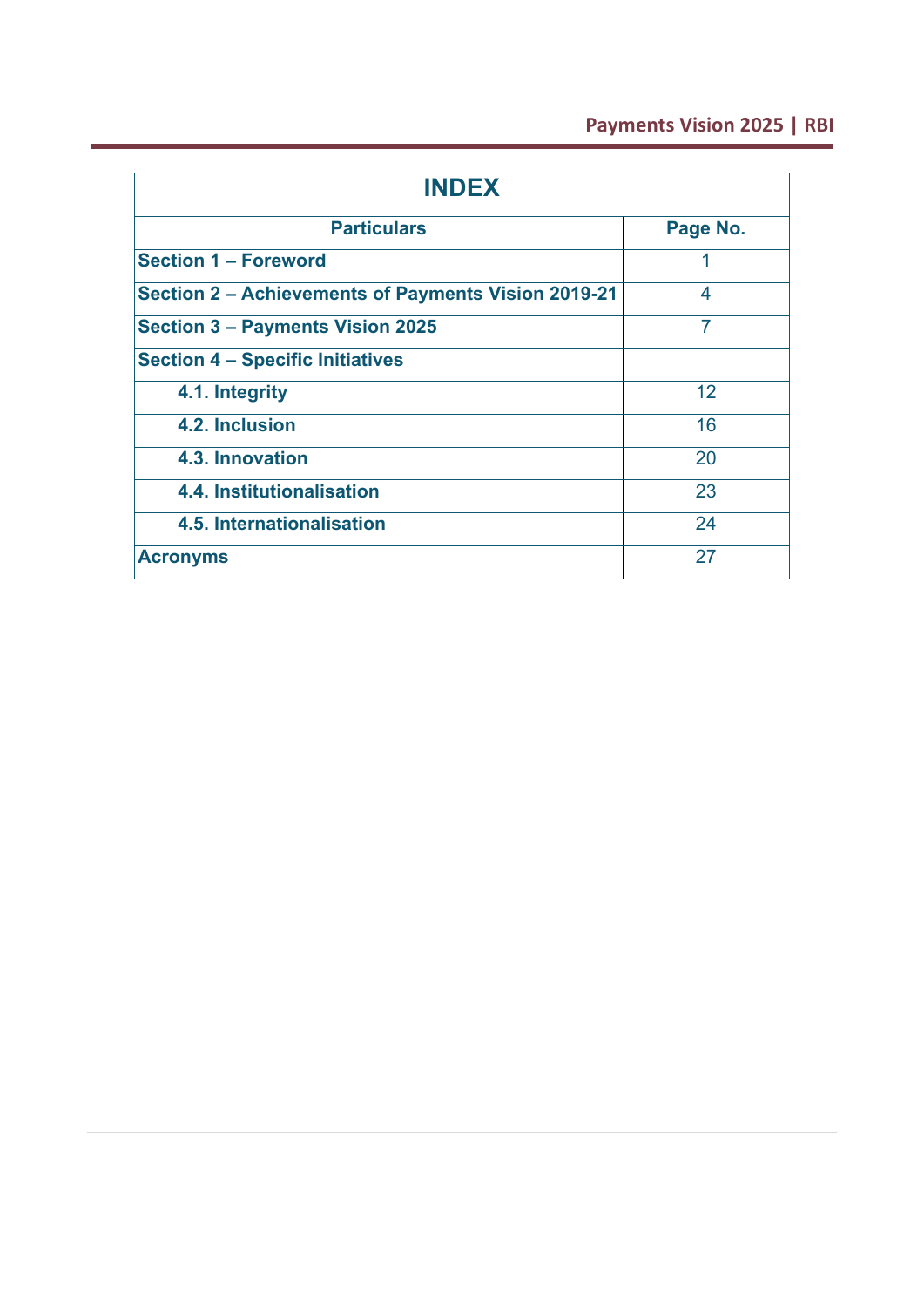## **1. Foreword**

**1.1** Payment systems foster economic development and financial stability as well as support financial inclusion. Ensuring safe, secure, reliable, accessible, affordable and efficient payment systems has been one of the important strategic objectives and goals of the Reserve Bank of India (RBI). Towards the pursuit of these objectives, India has developed one of the most modern payment systems in the world, be they large value, retail or fast. The past decade has witnessed the blossoming of quite a few payment systems, all for the convenience of common man with enhanced level of confidence through various safety and security measures. The role of RBI has transformed from being a regulator, operator and facilitator to creator of an environment for the structured development of the payments ecosystem in India. Payments Vision documents of RBI have been providing the strategic direction and implementation plan for this development since 2001.

**1.2** The dynamic and accelerated development of the payments ecosystem in India, facilitated by increased adoption of technology and innovation, has established the country as a force to reckon with in the global payments space, in terms of not only growth in digital payments but also availability of a bouquet of safe, secure, innovative and efficient payment systems. Over 26 crore digital payment transactions are processed daily by our payment systems, of which Unified Payments Interface (UPI) system itself processes more than twothirds.

**1.3** Induced by the CoVID pandemic, the industry and society in general have been undergoing a major behavioral transformation towards making / accepting / facilitating digital payments, though the goal of covering every citizen through complete migration remains afar. BigTech and FinTech companies are actively expanding their scope of business from initial onboarding of customers for facilitating payment transactions to becoming participants of payment systems and thereafter providing a host of financial services. Further, data generated across economic sectors / regions, especially those concerning financial sector,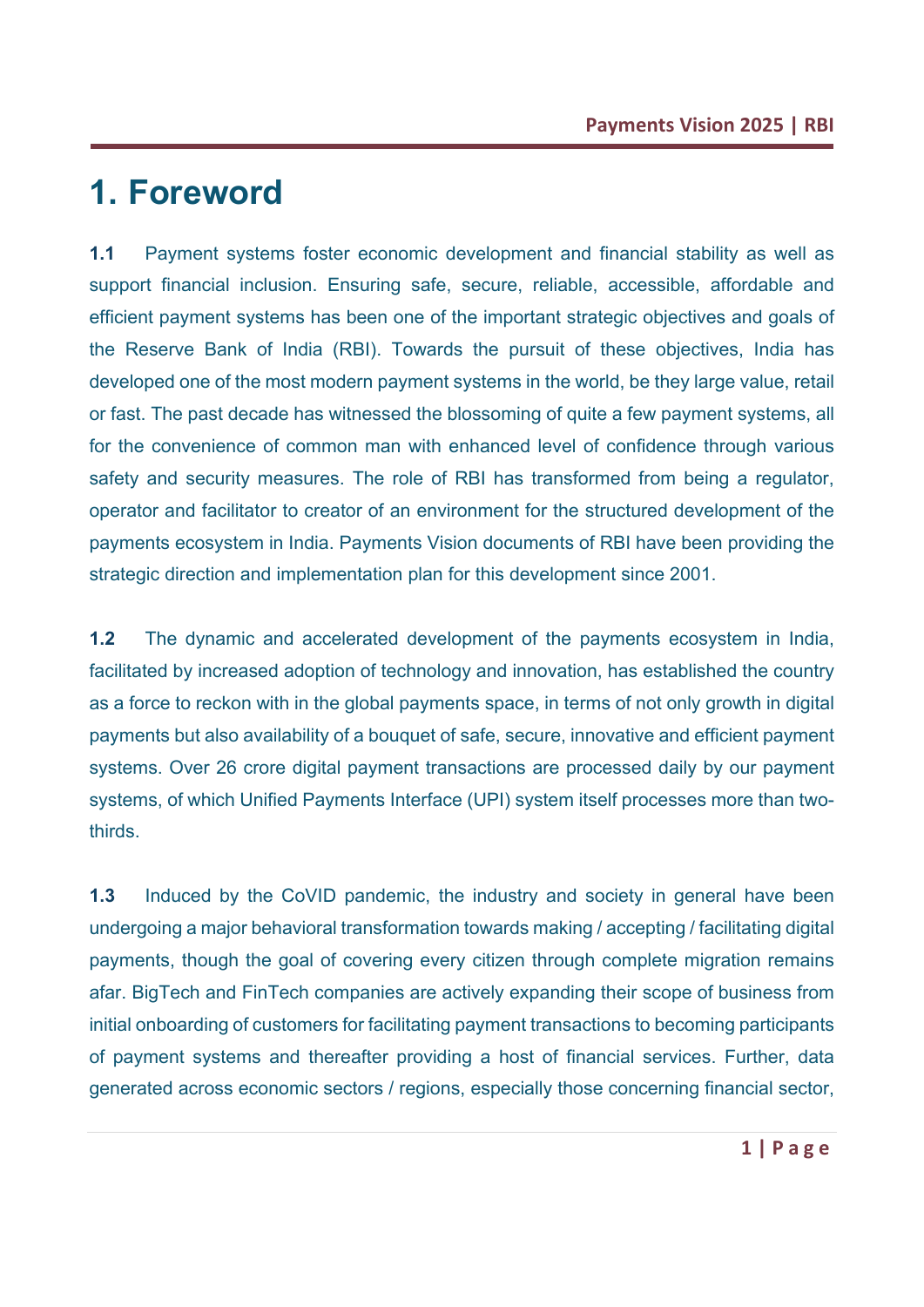is being largely viewed and recognised as the new business energy source and accordingly, there are regulations in place / envisaged for data protection and privacy. As is common knowledge by now, India has mandated local storage of payments data and is also in the process of legislating its own data protection law.

**1.4** Steps have been initiated to digitally enable all mobile phone users (both smart phone and feature phone users) as well as securing offline and online card transactions and the transactions involving standing instructions by the users; further work needs to be undertaken for their effective implementation. Efforts have also been initiated towards bringing critical payment intermediaries into the formal regulated / supervised framework. The directions issued for Payment Aggregators (PAs) are a step in this direction. Initiatives are also on to up the payments acceptance infrastructure.

**1.5** These activities have brought new challenges to the fore in terms of onboarding and retaining of customers into the digital payments fold by the stakeholders; providing low or no cost payment options to users, merchants included; fulfilling the demand of all stakeholders in terms of speed, efficiency and availability of payment services every time and from / to everywhere; facilitating availability of customer friendly dispute resolution and grievance redressal mechanisms; providing protection for mitigating the risks of losses on account of frauds, putting in place safe practices for protection of personal data, etc. The requirement for ensuring information security in a trusted environment in the payment industry cannot be undermined.

**1.6** The current Vision document builds on the Payments Vision 2019-21 document and outlines the thought process for the period up to December 2025. It needs to be appreciated that initiatives would also emerge from evolving situation and may not necessarily be constrained by what the Payments Vision documents. For instance, recent developments in terms of (a) establishment of Reserve Bank Innovation Hub; (b) framework for security of card transactions like switch on / off facility; (c) guidelines on limiting customer liability in case of unauthorised transactions using Prepaid Payment Instruments (PPIs); (d) enabling

**2 | Page**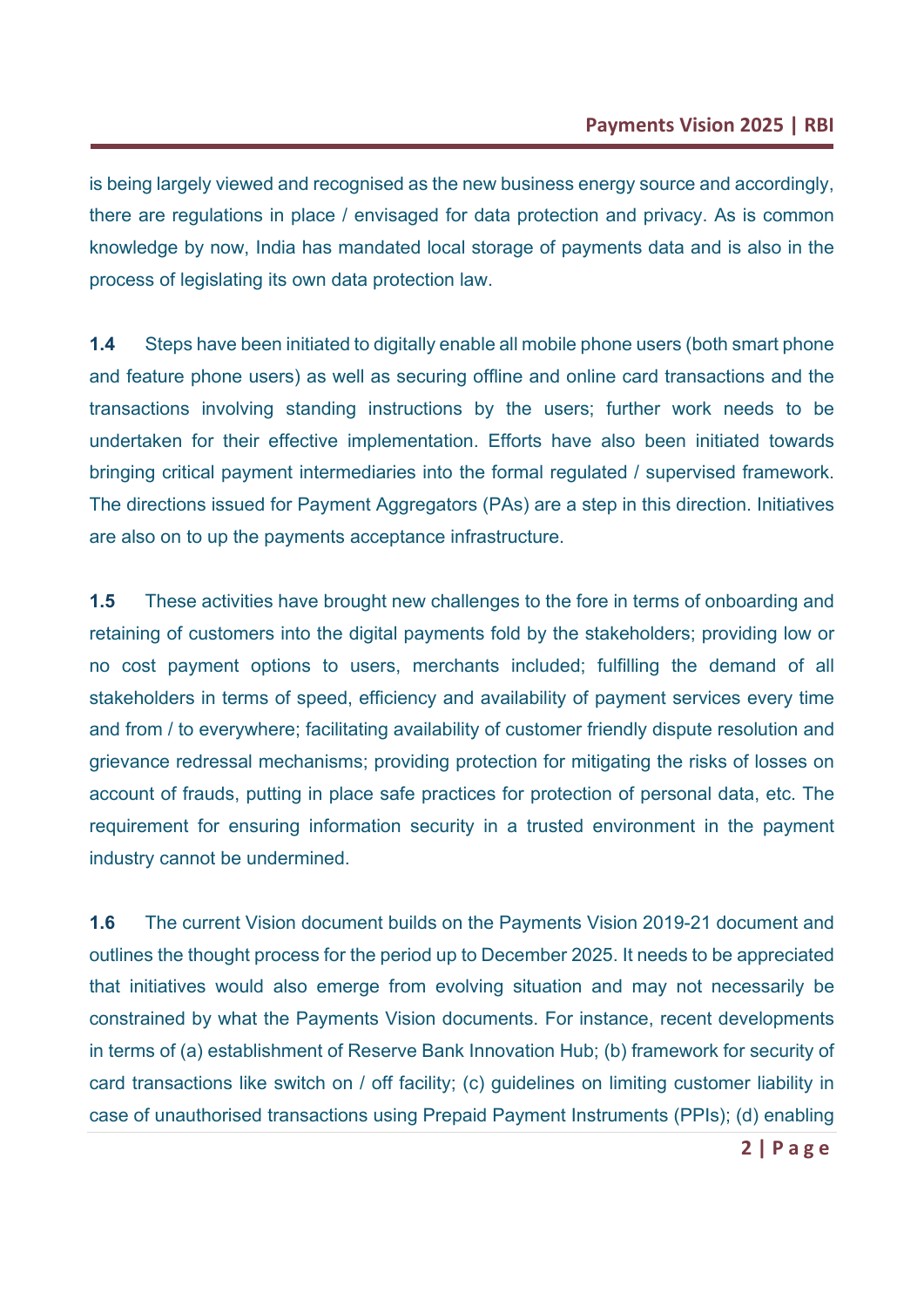Online Dispute Resolution (ODR) for digital payments; (e) review of scope and coverage of system audit of Payment System Operators (PSOs); (f) streamlining of Quick Response (QR) code infrastructure; (g) perpetual validity for Certificate of Authorisation of PSOs; (h) construction of RBI Digital Payments Index (DPI); etc., were in addition to the remit from the [Payments Vision 2019-21](https://www.rbi.org.in/Scripts/PublicationVisionDocuments.aspx?Id=921) document.

**1.7** Customer centricity is always paramount in every initiative of the Reserve Bank with multiple efforts in this direction; and this increases with growing customer confidence. And every initiative has been acknowledged, accepted and appreciated by increase in user onboarding and transaction volumes.

**1.8** India is the world's largest recipient of in-bound remittances. Enhanced interest evinced by major countries across the globe in India's UPI could accelerate growth in trade and commerce with partnering countries while reducing speed and cost of remittances. With India outbound tourists exploding, proliferation of India's payment products abroad would provide seamless experience to Indian travelers.

**1.9** As we embark upon the journey of realising Payments Vision 2025, the steps taken so far towards enhanced outreach, customer centricity, cyber security and digital deepening would be further consolidated and built upon through the five pillars of integrity, inclusion, innovation, institutionalisation and internationalisation. These measures are expected to propel our payment systems further and surpass their potential at the national and international levels. Payments Vision 2025 leverages India's efforts and builds on the focus of G-20 to enhance cross-border payments by addressing the four key challenges of cost, speed, access and transparency. Given the dynamic space of payment systems in the financial services space, efforts shall be conditioned by developments and readiness of the ecosystem to accept and further these initiatives.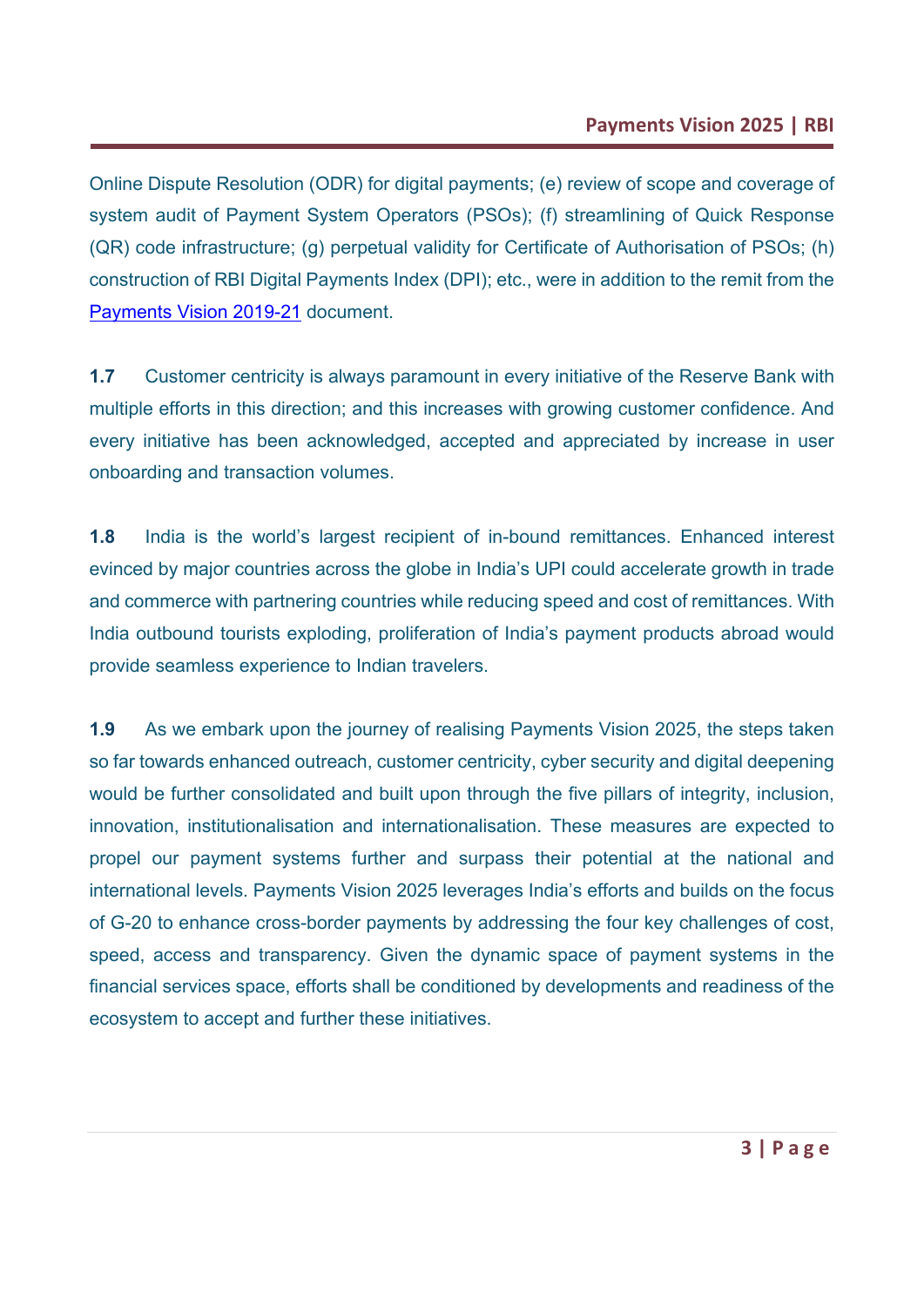# **2. Achievements of Payments Vision 2019-21**

**2.1** The Payments Vision 2021 had envisaged to empower every Indian with access to a bouquet of e-payment options that is safe, secure, convenient, quick and affordable, and had set four goalposts of Competition, Cost, Convenience and Confidence with 36 specific action points and 12 expected outcomes.

- **2.2** These goalposts have been accomplished through the following initiatives
	- (i) Creation of regulatory sandbox, opening access of Centralised Payment Systems (CPS) to non-bank PSOs, facilitation of small value digital payments in offline mode, 'on tap' authorisation for payment systems, internationalisation of domestic payment systems, feature phone-based payment services, framework for selfregulatory organisation for payment systems, etc. *(Competition)*.
	- (ii) Waiver of charges levied by RBI for transactions processed in the Real Time Gross Settlement (RTGS) and National Electronic Funds Transfer (NEFT) systems, waiver of charges for savings bank account customers for online transactions in NEFT, review of Automated Teller Machine (ATM) interchange fee and customer charges, implementation of Payments Infrastructure Development Fund (PIDF) Scheme; increasing Legal Entity Identifier (LEI) usage for large value cross-border and domestic payments, framework for regulation of PAs, etc. *(Cost).*
	- (iii) Availability of NEFT, RTGS and National Automated Clearing House (NACH) on 24x7x365 basis, harmonisation of Turn-Around-Time (TAT) for resolution and compensation in respect of failed transactions, e-mandates for recurring transactions using cards / PPIs / UPI, relaxation of Additional Factor of Authentication (AFA) requirements for small value card present transactions, increase in limits for contactless transactions, setting up a 24x7 helpline for digital payment services, etc. *(Convenience)*.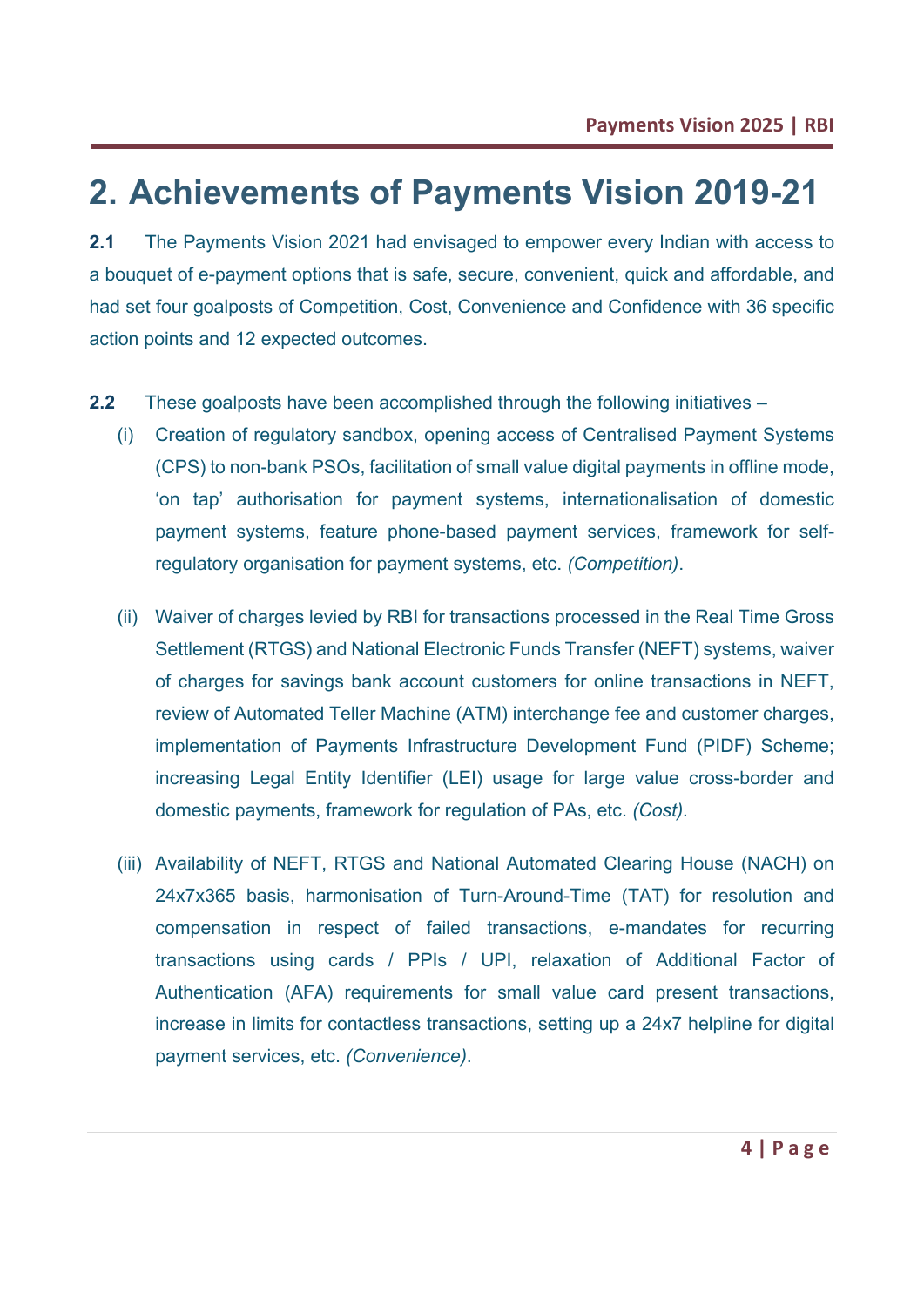(iv) Framework for regulating Payment Aggregators (PAs), e-mandates for recurring transactions, tokenisation of card transactions and Card-on-File Tokenisation (CoFT), setting up of Centralised Payments Fraud Information Registry (CPFIR), geo-tagging of payment system touch points, framework for outsourcing of payment and settlement-related activities by PSOs, etc. *(Confidence)*.

**2.3** JAM (Jan Dhan, Aadhaar and Mobile) trinity, which is a fusion of sovereign initiatives in the form of Jan Dhan and Aadhaar, along with low-cost mobile and data have been key enablers for the growth and steep trajectory of digital payments in the country. Given that there are more than 131 crore Aadhaar card holders, there has been facilitation of the fold of digital payments by Direct Benefit Transfers (Government to Person or G2P payments) through the Aadhaar Payment Bridge System (APBS). This has also resulted in significant growth in Aadhaar-enabled Payment System (AePS) through the Business Correspondent assisted model for facilitating digital payments using micro-ATMs. The increase in mobile phone consumer base with about 114 crore mobile users (TRAI, February 2022), of which about 84 crore (Statista, 2021) have smart phones, has facilitated digital payments through technology driven platforms for mobile banking (banks), mobile wallets (dominance of private entities) and USSD based payments as well as UPI based payments (through UPI123Pay) for feature phone users.

**2.4** Adoption of digital payments was growing before onset of CoVID pandemic, but the steps taken by Reserve Bank along with additional thrust provided by the pandemic have accelerated the shift, leading to a dramatic increase in contactless and online payments. For all organisations that rely on or are in the payments ecosystem, effective digital payments strategy and operations are fundamental. The contactless nature of the digital modes – enabled by innovative technologies and regulatory flexibility – has given crores of Indians a choice to practice social distancing while making payments. Another significant trend is the entry of small businesses into digital payments. Data shows an increase of more than 500% in merchants accepting digital modes of payments during the half-year ended September 2021 as compared to half-year ended March 2019; in case of UPI alone, there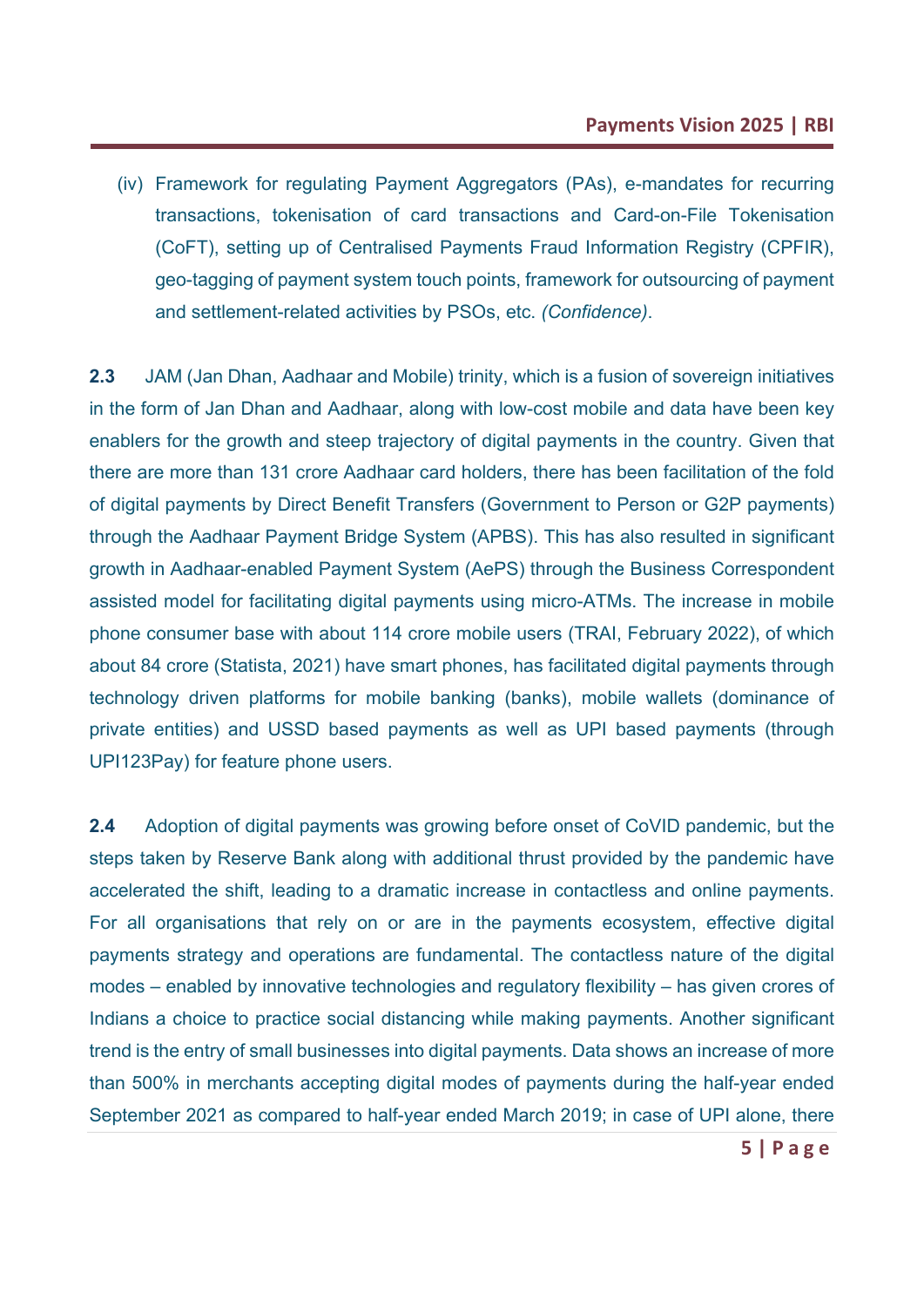is an increase of more than 1200% over the same period. There has also been a significant rise in deployment of payment touch points driven by the implementation of PIDF.

**2.5** Digital payments are not simply about technology. For consumers, adoption of digital payment depends upon their lifestyle and how comfortable they are transacting digitally / online. The data shows that there has been increase in unique users of mobile banking and internet banking by 99% and 18%, respectively, between March 2019 and September 2021.

**2.6** Total digital payments have increased by 216% and 10% in terms of volume and value, respectively, for the month of March 2022 when compared to March 2019. On the other hand, usage of paper instruments has come down significantly during the same period, with its share in total retail payments registering a decline from 3.83% to 0.88% in terms of volume and from 19.62% to 11.47% in terms of value. Of the digital payments, UPI, IMPS and PPI transactions registered CAGR of 104%, 39% and 13% respectively during the vision period. However, debit card transactions at PoS decreased by CAGR of 3.7%, mainly due to the lockdown restrictions imposed during the pandemic.

**2.7** It is also seen that the user experience has changed with the use of debit cards for payments than for cash withdrawals, online transactions competing favourably with offline (or card present), and small or large value transactions being undertaken through digital means.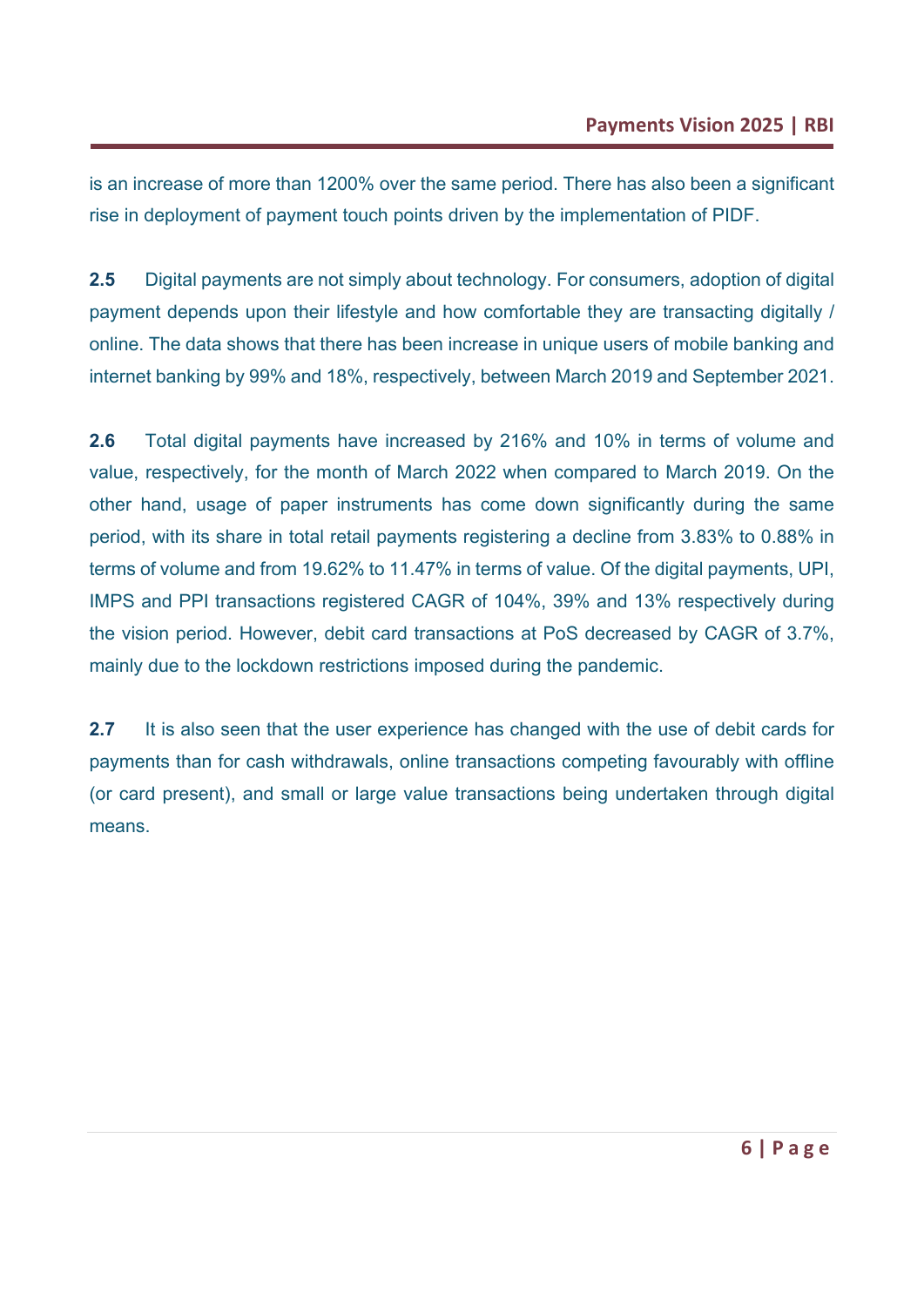# **3. Payments Vision 2025**

### *Core Theme*

*E-Payments for Everyone, Everywhere, Everytime (4 Es)*

**Vision** – Provide every user with Safe, Secure, Fast, Convenient, Accessible, and Affordable e-payment options (6 Attributes)

**3.1** The journey of payment systems in India has been phenomenal in the recent couple of years. The Payments Vision 2025 promises to further elevate our payment systems towards a realm of empowering users with affordable payment options accessible anytime and anywhere with convenience. As this journey towards less-cash and less-card society unfolds, concomitant expansion in the basket of digital payment options with credence and confidence would ensure sustenance of Reserve Bank's approach of facilitating users with a seamless digital payment experience. This will also reinforce India's position as the global leader in digital payments domain. Considering the current geo-political developments across the world, the Payments Vision 2025 document also seeks to address the potential risks arising out of any adverse situation that may arise.

**3.2** The Payments Vision 2025 document is presented across the five anchor goalposts of Integrity, Inclusion, Innovation, Institutionalisation and Internationalisation. Resilience to operational and security concerns would continue to be at the heart to withstand and recover from the evolving threat landscape. Integrity of payment systems shall be non-negotiable for buttressing customer confidence. With the change / shift in customer behaviour towards embracing digital and touchless modes of payments, partly due to the CoVID, there is a spike of 50% in mobile banking users, indicating inclusion of first-time users into the digital fold. The challenge to make this an irreversible shift, eventually seeking convenient and tailored payment solutions, would be pursued.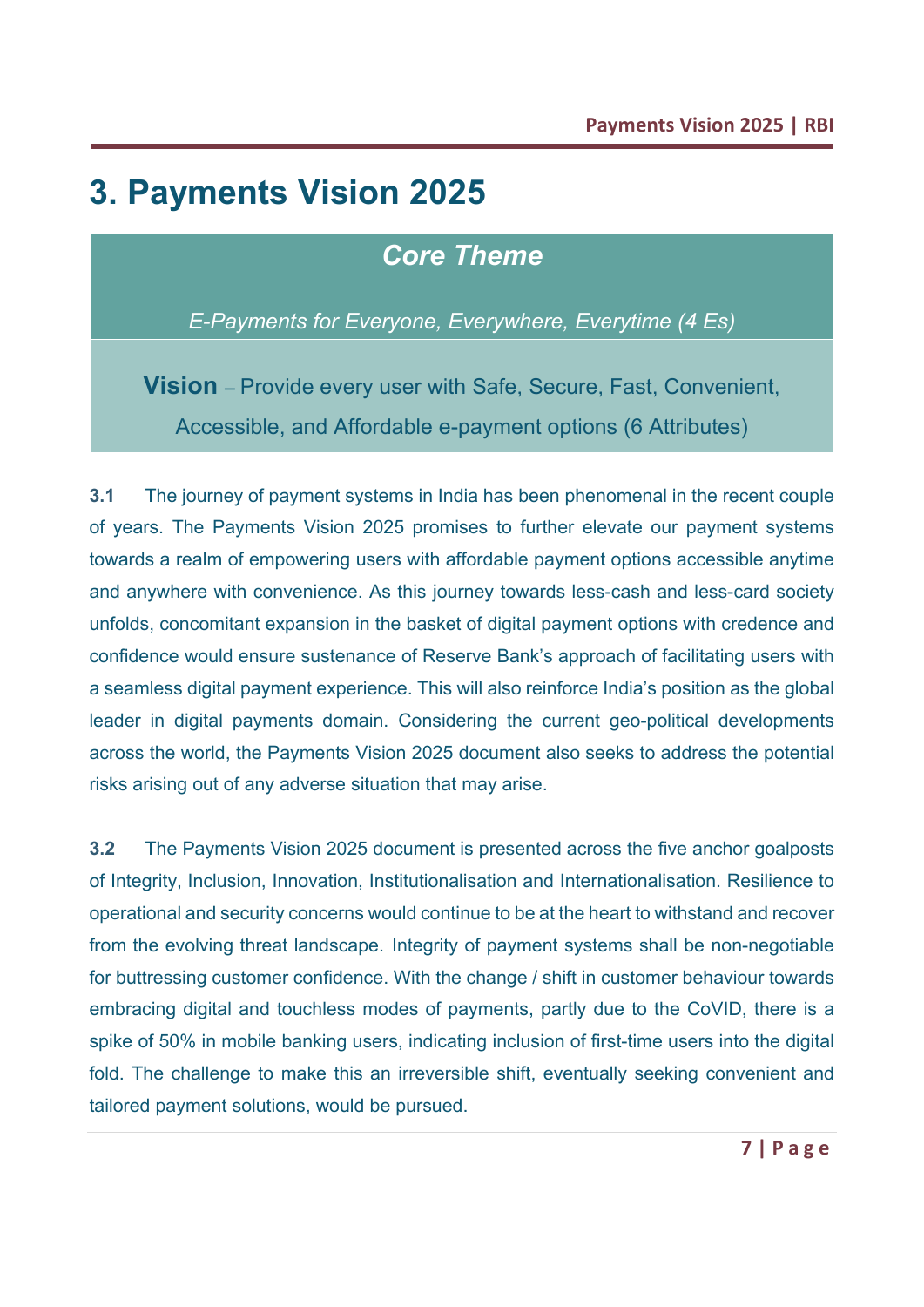**3.3** Inclusion would be promoted through collection and publication of disaggregated payment data leading to policy enhancements, where required; customer awareness transcending geographies, participant members and customer segments; identifying spatial penetration of digital payment acceptance infrastructure across states / districts; reviewing the scope of PIDF Scheme, etc. To further spur innovation, UPI like system for cards and an enabling framework for Internet of Things (IoT) based payments would be explored.

**3.4** It is also considered opportune to showcase India's achievements at the international fora. Increased involvement in discussions of global standard-setting bodies, including interlinkage with fast payment systems of other jurisdictions with focus on adjoining corridors, will be furthered; this could also be expected to improve trade and commerce and reduce cost and time for remittances. Higher adoption of digital payments and associated less-cash outcome is expected to reduce costs associated with usage of cash or near-cash substitutes. This would enhance the share of digital payments to GDP and contribute towards improved transparency in transactions.

**3.5** A snapshot of the specific initiatives, including discussions on different dimensions, that are planned as part of Payments Vision 2025 document is tabulated below.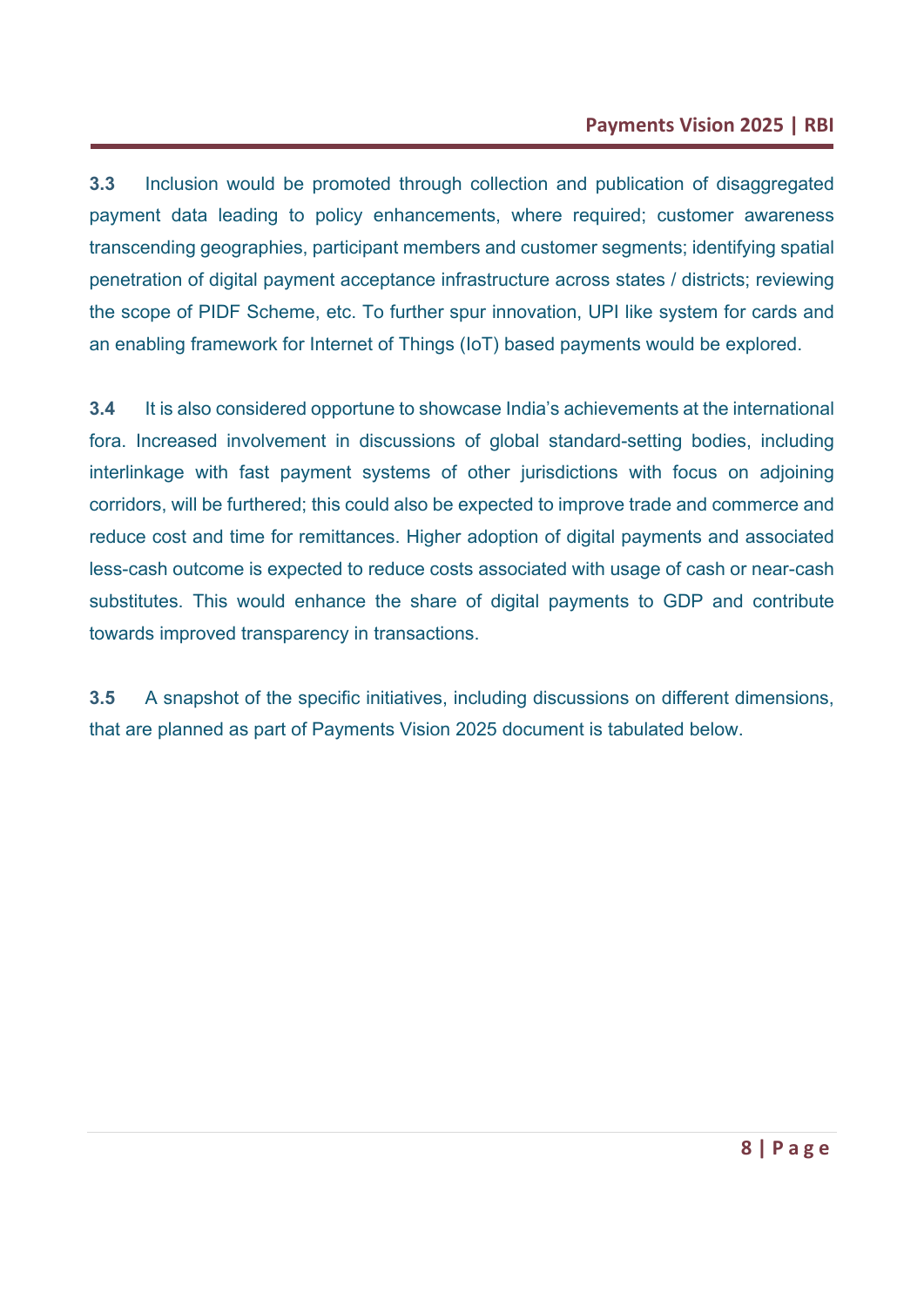### *Goalposts for Payments Vision 2025*

| <b>Integrity</b>                                                                                         | <b>Inclusion</b>                                                                                                                                                                             | <b>Innovation</b>                                                                                                           | <b>Institutionalis</b><br>ation                                                                                                                                                                      | <b>Internationalisa</b><br>tion                                                                                        |
|----------------------------------------------------------------------------------------------------------|----------------------------------------------------------------------------------------------------------------------------------------------------------------------------------------------|-----------------------------------------------------------------------------------------------------------------------------|------------------------------------------------------------------------------------------------------------------------------------------------------------------------------------------------------|------------------------------------------------------------------------------------------------------------------------|
| Weave<br>in<br>alternate<br>authentication<br>mechanism(s)<br>digital<br>for<br>payment<br>transactions  | <b>Enable</b><br>geo-<br>tagging of digital<br>payment<br>infrastructure<br>and<br>transactions                                                                                              | <b>Facilitate</b><br>framework for IoT<br>and<br>context-<br>based payments                                                 | Comprehensiv<br>review<br>of<br>e<br>legislative<br>aspects of PSS<br>Act provisions<br>and regulations                                                                                              | Global outreach<br>of RTGS, NEFT,<br><b>UPI and RuPay</b><br>cards                                                     |
| (para 4.1.1)                                                                                             | (para 4.2.1)                                                                                                                                                                                 | (para 4.3.1)                                                                                                                | (para 4.4.1)                                                                                                                                                                                         | (para 4.5.1)                                                                                                           |
| <b>Broaden</b><br>scope, usage<br>and relevance<br>of LEI in all<br>payment<br>activities                | guidelines<br><b>Revisit</b><br>for PPIs including<br>closed<br>system<br><b>PPIs</b>                                                                                                        | Migrate all RBI-<br>operated<br>payment system<br>messages to ISO<br>20022 standard                                         | Constitute<br>a<br><b>Payments</b><br><b>Advisory</b><br>Council (PAC)<br>to assist Board<br>for Regulation<br>and<br>Supervision of<br>Payment and<br><b>Settlement</b><br><b>Systems</b><br>(BPSS) | <b>Expand</b><br>SFMS,<br><b>InFiNet</b><br>frameworks<br>across<br>jurisdictions                                      |
| (para 4.1.2)                                                                                             | (para 4.2.2)                                                                                                                                                                                 | (para 4.3.2)                                                                                                                | (para 4.4.2)                                                                                                                                                                                         | (para 4.5.2)                                                                                                           |
| <b>Expand</b><br>interoperability<br>to contactless<br>transit<br>card<br>payments<br>in<br>offline mode | Consider<br>framework<br>for<br>regulation<br><b>of</b><br>all<br>significant<br><b>intermediaries</b><br><i>in</i><br>payments<br>ecosystem                                                 | Link credit cards<br>credit<br>and<br>components<br><b>of</b><br>banking products<br>to UPI                                 | Operationalise<br>National Card<br>Switch for card<br>transactions at<br>PoS<br>and<br>resultant<br>settlements                                                                                      | Factor<br>Two<br>Authentication<br>(2FA) for cross-<br>border<br>card<br>transactions                                  |
| (para 4.1.3)                                                                                             | (para 4.2.3)                                                                                                                                                                                 | (para 4.3.3)                                                                                                                | (para 4.4.3)                                                                                                                                                                                         | (para 4.5.3)                                                                                                           |
| <b>Enhance</b><br>scalability<br>and<br>resilience<br>of<br>payment<br>systems                           | <b>Bring</b><br>in<br>enhancements<br>to<br><b>Cheque Truncation</b><br><b>System</b><br>$(CTS)$ ,<br>including<br>One<br>Nation One<br>Grid<br>clearing<br>and<br>settlement<br>perspective | Create<br>payment<br>system<br>for<br>processing online<br>merchant<br>payments<br>using<br>internet /<br>mobile<br>banking | <b>Active</b><br>engagement<br>and<br>involvement in<br>international<br>fora<br>(discussions of<br>standard-<br>setting bodies)                                                                     | <b>Seek</b><br>inclusion<br><b>INR</b><br>οf<br>In<br><b>Continuous</b><br><b>Linked</b><br><b>Settlement</b><br>(CLS) |
| (para 4.1.4)                                                                                             | (para 4.2.4)                                                                                                                                                                                 | (para 4.3.4)                                                                                                                | (para 4.4.4)                                                                                                                                                                                         | (para 4.5.4)                                                                                                           |

**9 | Page**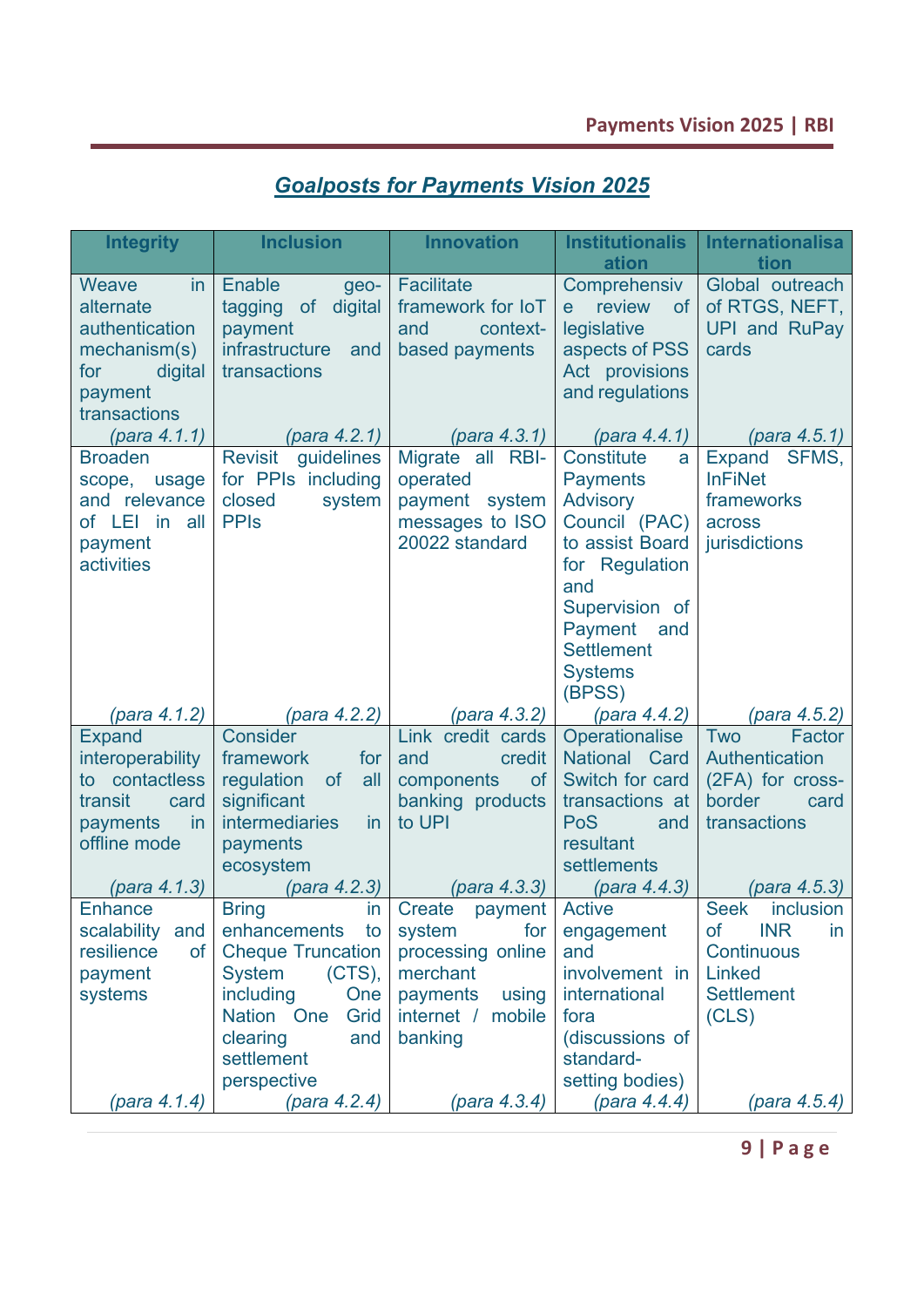### **Payments Vision 2025 | RBI**

| Leverage ODR<br>system<br>for<br>fraud<br>monitoring and<br>reporting                                                                                                    | <b>Extend</b><br><b>Internal</b><br>Ombudsman<br>all<br><b>Scheme</b><br>to<br><b>PSOs</b> | Organise<br>payment<br>innovation<br>contests<br>$\alpha$<br>hackathons                                          | <b>Bring</b><br>further<br>efficiencies<br>in.<br>payment<br>processing<br>and<br>settlements<br>on<br>introduction<br><b>of</b><br><b>Central</b><br><b>Bank</b><br><b>Digital</b><br><b>Currencies</b><br>(CBDCs)<br><b>Domestic</b><br>and<br><b>Cross-Border</b> |
|--------------------------------------------------------------------------------------------------------------------------------------------------------------------------|--------------------------------------------------------------------------------------------|------------------------------------------------------------------------------------------------------------------|----------------------------------------------------------------------------------------------------------------------------------------------------------------------------------------------------------------------------------------------------------------------|
| (para 4.1.5)                                                                                                                                                             | (para 4.2.5)                                                                               | (para 4.3.5)                                                                                                     | (para 4.5.5)                                                                                                                                                                                                                                                         |
| <b>Provide</b><br>enhancements<br>to CPFIR<br>(para 4.1.6)                                                                                                               | Support increase in<br>market trading and<br>settlement hours<br>$(\text{para } 4.2.6)$    | Review need for<br>multiple payment<br>identifiers<br>(para 4.3.6)                                               |                                                                                                                                                                                                                                                                      |
| Provide payee<br>name look-up<br>fund<br>for<br>transfers                                                                                                                | Upscale customer<br>outreach<br>and<br>awareness<br>activities                             | <b>Explore</b><br>guidelines<br>on<br>payments<br>involving<br><b>Buy</b><br>Now Pay<br>Later<br>(BNPL) services |                                                                                                                                                                                                                                                                      |
| (para 4.1.7)                                                                                                                                                             | (para 4.2.7)                                                                               | (para 4.3.7)                                                                                                     |                                                                                                                                                                                                                                                                      |
| Increase<br>proportionate<br>oversight<br>of<br><b>PSOs</b>                                                                                                              | Revisit scope and<br>usefulness of PIDF<br>scheme                                          |                                                                                                                  |                                                                                                                                                                                                                                                                      |
| (para 4.1.8)                                                                                                                                                             | (para 4.2.8)                                                                               |                                                                                                                  |                                                                                                                                                                                                                                                                      |
| <b>Include</b><br>assessment of<br><b>RTGS &amp; NEFT</b><br>under<br><b>Principles</b><br>for<br><b>Financial</b><br><b>Market</b><br><b>Infrastructures</b><br>(PFMIs) | Attempt regulation<br>of BigTechs<br>and<br><b>FinTechs</b><br>in<br>payments space        |                                                                                                                  |                                                                                                                                                                                                                                                                      |
| (para 4.1.9)                                                                                                                                                             | (para 4.2.9)                                                                               |                                                                                                                  |                                                                                                                                                                                                                                                                      |
| <b>Explore</b><br>local<br>processing<br><b>of</b><br>payment<br>transactions                                                                                            | Continue<br>endeavour<br>to<br>collect and publish<br>granular,<br>disaggregated           |                                                                                                                  |                                                                                                                                                                                                                                                                      |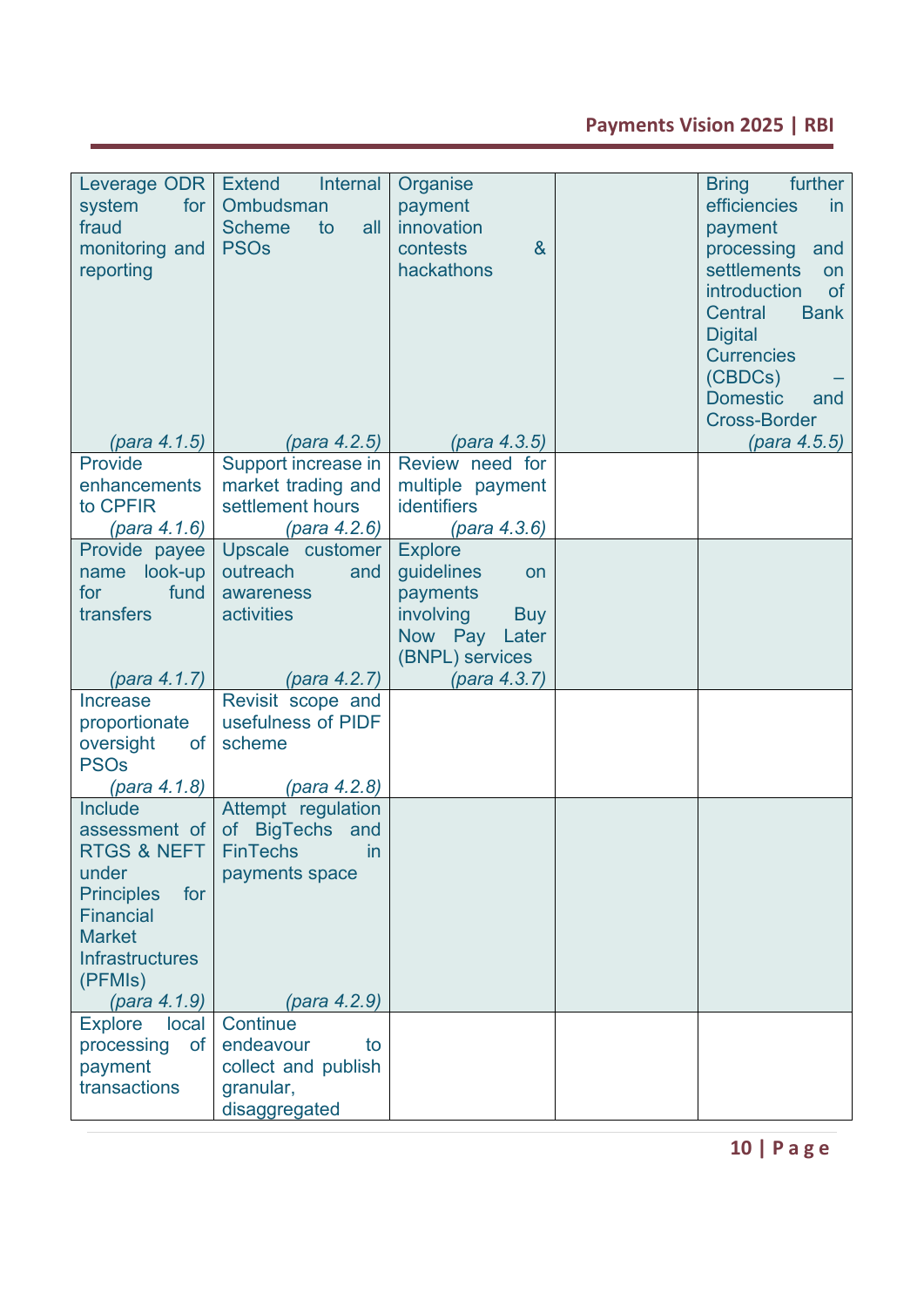#### **Payments Vision 2025 | RBI**

|                      | payment systems         |  |  |
|----------------------|-------------------------|--|--|
|                      | data                    |  |  |
| (para 4.1.10)        | (para 4.2.10)           |  |  |
| Study creation       | <b>Make</b><br>payment  |  |  |
| <b>Digital</b><br>of | systems<br>more         |  |  |
| <b>Payments</b>      | inclusive               |  |  |
| <b>Protection</b>    |                         |  |  |
|                      |                         |  |  |
| Fund (DPPF)          |                         |  |  |
| (para 4.1.11)        | (para 4.2.11)           |  |  |
|                      | <b>Undertake</b>        |  |  |
|                      | evaluation<br><b>of</b> |  |  |
|                      | charges for<br>all      |  |  |
|                      | payment systems         |  |  |
|                      |                         |  |  |
|                      | (para 4.2.12)           |  |  |
|                      | Coordinate              |  |  |
|                      | migration<br><b>of</b>  |  |  |
|                      | government              |  |  |
|                      | receipts<br>and         |  |  |
|                      | payments to digital     |  |  |
|                      |                         |  |  |
|                      | mode                    |  |  |
|                      | (para 4.2.13)           |  |  |

**3.6** Various initiatives proposed under the above five goalposts shall have the following ten expected outcomes during the Vision period:

- i. Volume of cheque-based payments to be less than 0.25% of the total retail payments;
- ii. More than 3x increase in number of digital payment transactions;
- iii. UPI to register average annualised growth of 50% and IMPS / NEFT at 20%;
- iv. Increase of payment transaction turnover vis-à-vis GDP to 8;
- v. Increase in debit card transactions at PoS by 20%;
- vi. Debit card usage to surpass credit cards in terms of value;
- vii. Increase in PPI transactions by 150%;
- viii. Card acceptance infrastructure to increase to 250 lakh;
- ix. Increase of registered customer base for mobile based transactions by 50% CAGR; and
- x. Reduction in Cash in Circulation (CIC) as a percentage of GDP.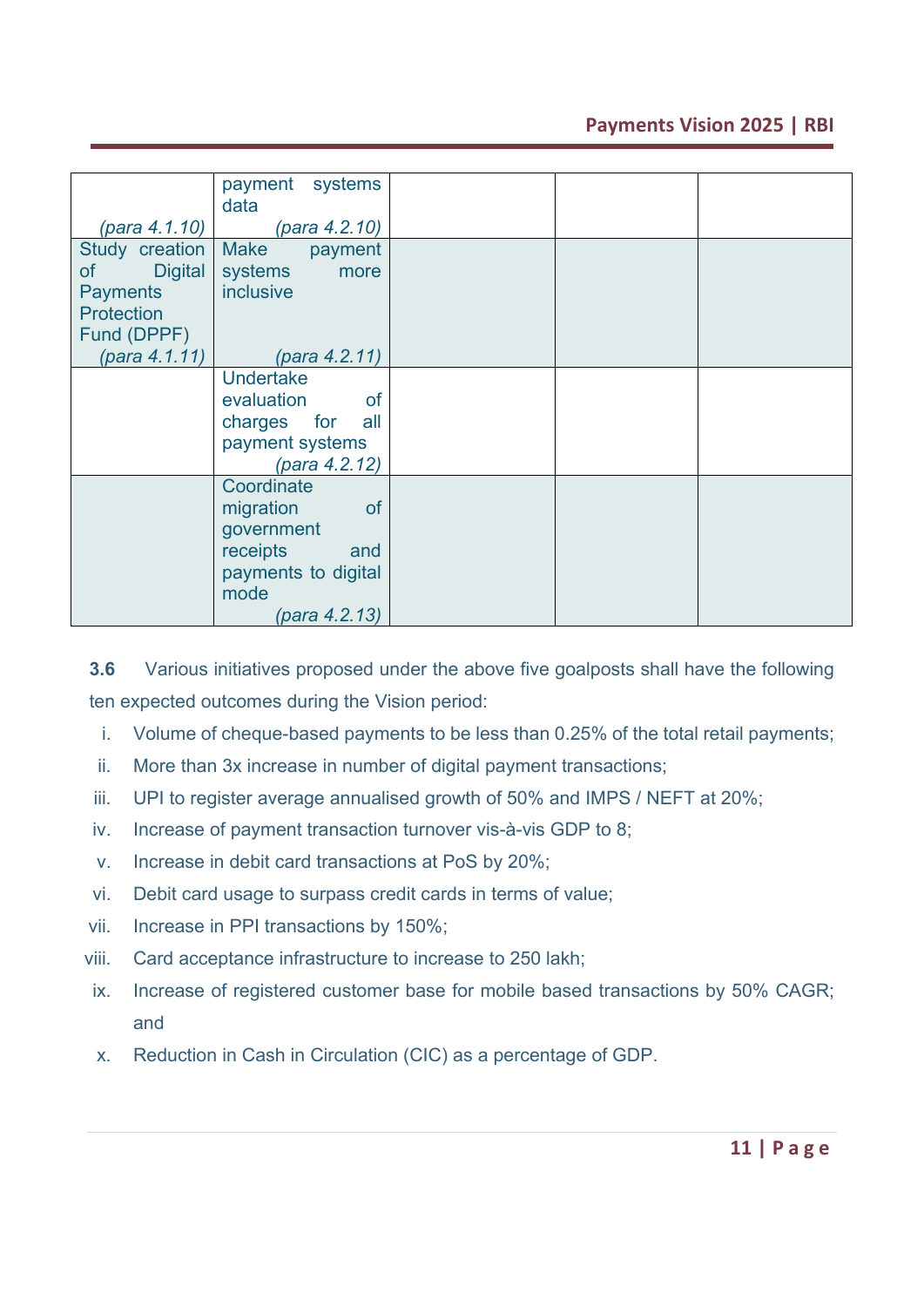# **4. Specific Initiatives**

#### **4.1 INTEGRITY**

#### 4.1.1 WEAVE IN ALTERNATIVE AUTHENTICATION MECHANISM(S) FOR DIGITAL PAYMENT TRANSACTIONS

AFA or 2FA has generally been prescribed by Reserve Bank for all payment transactions. Though the form factor of AFA has not been specified, SMS based OTP has become a goto AFA. Considering emerging concerns with OTP-based authentication in terms of increasing cases of phishing / vishing / smishing modes for divulgence of customer confidential details, alternate risk-based authentication mechanisms leveraging behavioral biometrics, location / historical payments, digital tokens, in-app notifications, etc., shall be explored.

#### 4.1.2 BROADEN SCOPE, USAGE AND RELEVANCE OF LEI IN ALL PAYMENT **ACTIVITIES**

Encouraging the use of LEI in payment systems facilitates faster tracking of payments, unique identification of parties involved, ensures greater precision and transparency and helps in the adoption of a single identity for an entity across multiple applications. Aspects of speed and transparency, enumerated in G20 Roadmap for enhancing cross-border payments, shall also thereby get addressed. The use of LEI in areas like sanctions screening, Know Your Customer (KYC), corporate invoice reconciliation, fraud detection, etc. shall be explored.

#### 4.1.3 EXPAND INTER-OPERABILITY TO CONTACTLESS TRANSIT CARD PAYMENTS IN OFFLINE MODE

Contactless payments in offline mode were permitted with the launch of National Common Mobility Card (NCMC). The feature of tap-and-go offline payment was initially permitted for transit payments, considering the requirement of fast check out time for transit payments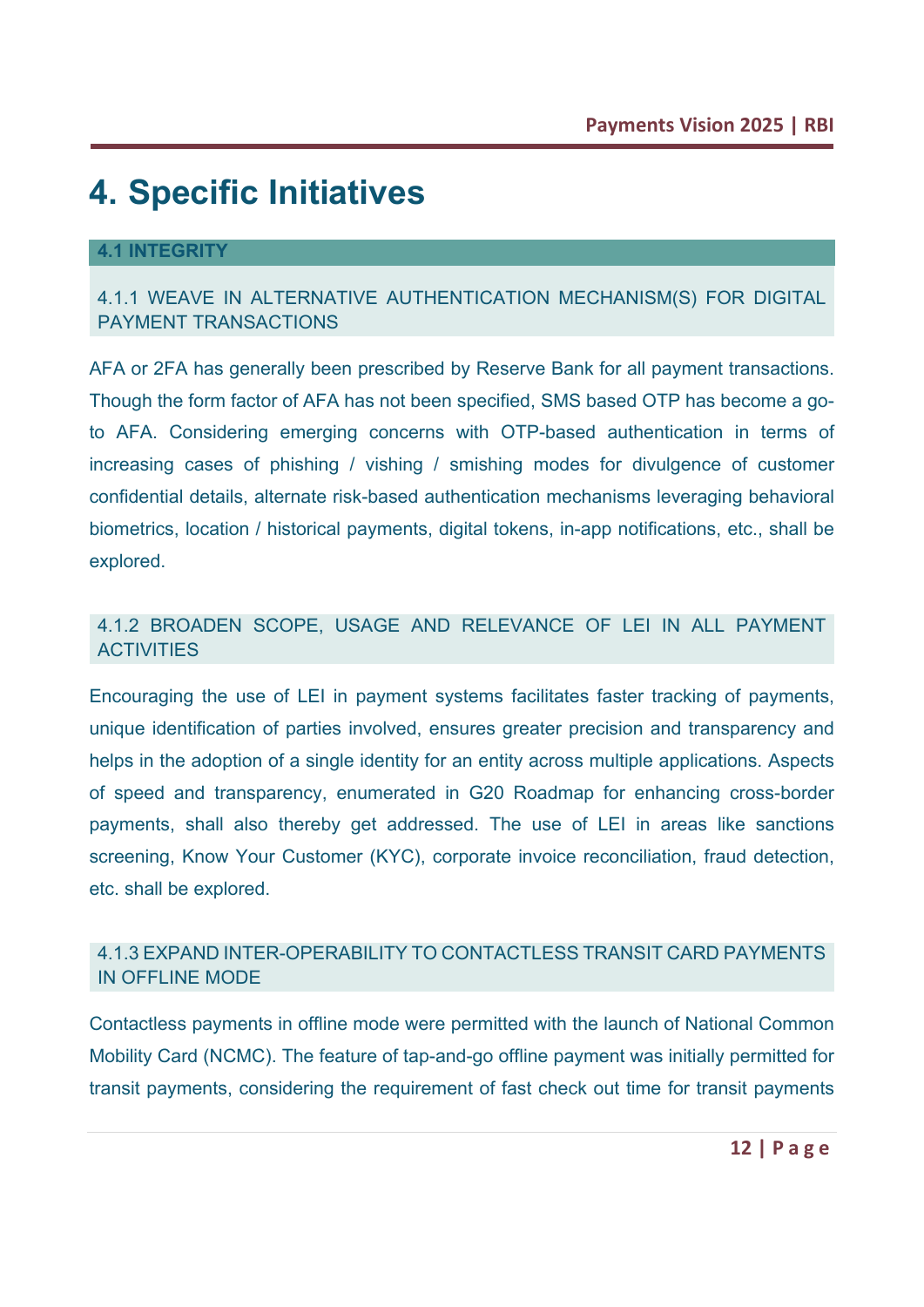and it was later in January 2022 extended to retail payments. The standards for NCMC, developed by NPCI, made use of the qSPARC specifications for contactless payments. The possibility of interoperability for contactless transit card payments in offline mode shall be explored to facilitate seamless travel with a single payment instrument usable across different transit operators.

#### 4.1.4 ENHANCE SCALABILITY AND RESILIENCE OF PAYMENT SYSTEMS

4.1.4.1 Reserve Bank has issued directions for Central Counterparties (CCPs) in October 2018 and June 2019 regarding governance, net-worth requirements, ownership and recognised Foreign CCPs. RBI shall undertake a comprehensive review of these directions so that the governance standards, including appointment, reappointment, fit and proper criteria of directors, are aligned at par with banks. Efforts shall be made to consolidate all instructions issued to CCPs.

4.1.4.2 Settlement of various payment systems in central bank money is undertaken in both e-Kuber (the core accounting system of the RBI) and RTGS, ensuring mitigation of settlement risk. To facilitate efficient liquidity management for members, RBI shall explore developing a system of liquidity bridge for seamless transfer of funds from one system to another automatically without intervention of members.

4.1.4.3 NEFT system is available round the clock throughout the year. NEFT is presently operated in batches at half-hourly intervals throughout the day. To further reduce the settlement risk as also to improve efficiency by making the payments near-real time, the frequency of batches in NEFT shall be reviewed and increased.

#### 4.1.5 LEVERAGE ODR SYSTEM FOR FRAUD MONITORING AND REPORTING

The [Master Direction on Digital Payment Security Controls dated February 18, 2021,](https://rbi.org.in/Scripts/BS_ViewMasDirections.aspx?id=12032) issued by Reserve Bank, mandated the Regulated Entities (REs) to provide a mechanism on their mobile and internet banking application for customers to identify / mark a transaction as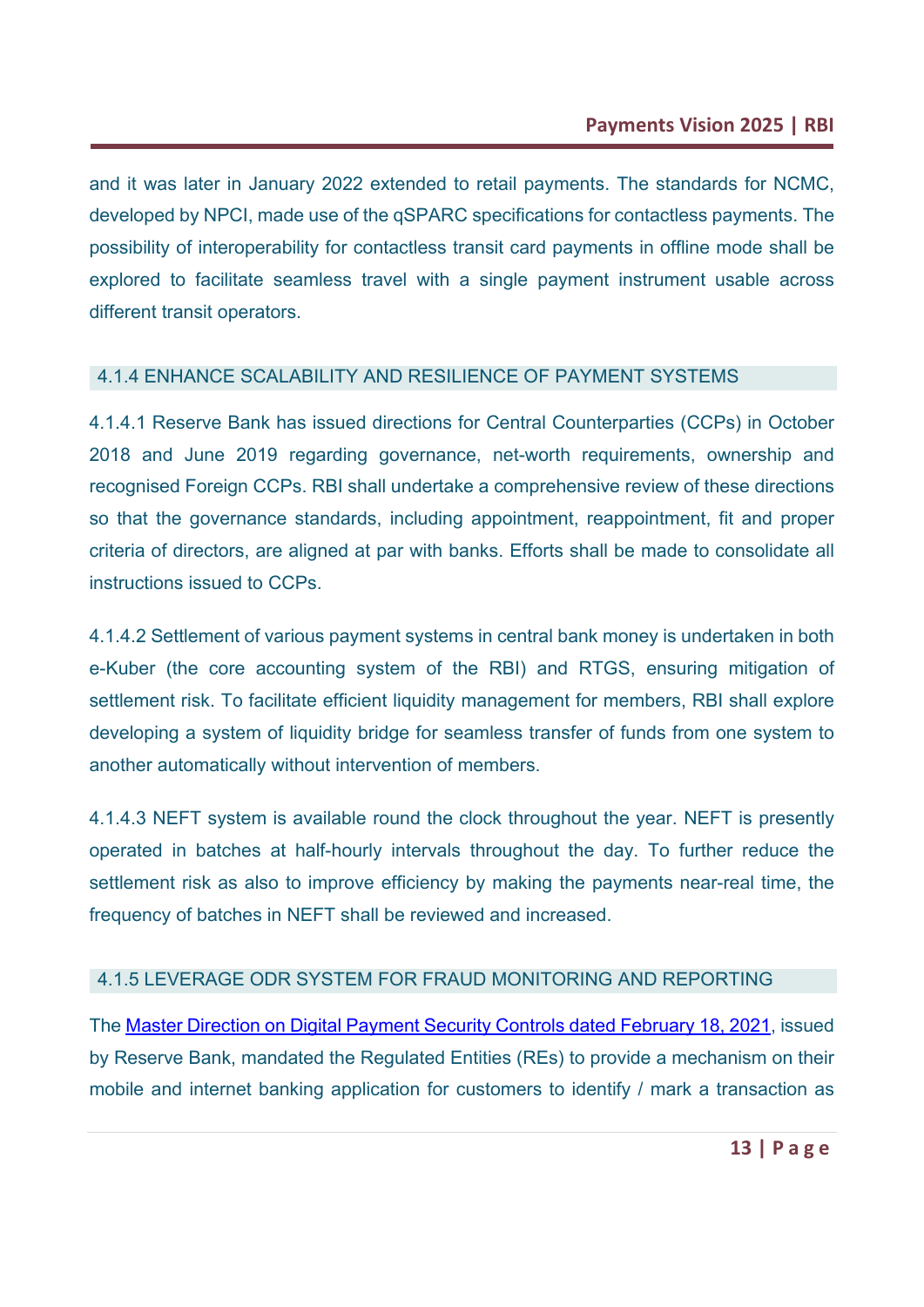fraudulent for seamless and immediate notification to the issuer RE. On such notification, the REs may endeavour to build the capability for seamless / instant reporting of fraudulent transactions to the corresponding beneficiary / counterparty's RE. Implementation of this instruction requires a central agency to facilitate such routing of messages to the beneficiary REs. Till the time this feature is built in as part of CPFIR, the feasibility of leveraging ODR system for the same shall be examined.

#### 4.1.6 PROVIDE ENHANCEMENTS TO CPFIR

4.1.6.1 The CPFIR has been set-up and operational since March 2020. Scheduled Commercial Banks and non-bank PPI Issuers use the CPFIR for reporting payment frauds. Access to Urban Co-operative Banks and RRBs shall be examined. Further, enhancements to the CPFIR in terms of creating negative database of fraudulent beneficiaries, analysing modus operandi of fraudsters, publishing reports on trends in payment frauds, etc., shall be considered.

4.1.6.2 To leverage on the payment frauds reported in CPFIR, it is essential to move towards real / near real-time reporting of payment frauds and put in place an integrated platform for all stakeholders (payment system operators and participants – banks and nonbanks, law enforcement agencies, etc.) to share information and initiate necessary corrective action to prevent frauds. The Reserve Bank shall engage with the industry and Government to examine the feasibility of integrating CPFIR with other fraud reporting solutions to ensure that a single comprehensive platform is made available for real-time reporting and resolution of payment frauds in the country.

#### 4.1.7 PROVIDE PAYEE NAME LOOK-UP FOR FUND TRANSFERS

Presently, the fund transfer payment systems, i.e. RTGS, NEFT, IMPS and UPI provide for a system of positive confirmation whereby the sender is also intimated about the credit to the beneficiary. Of these, only UPI has a facility for the payer to check and confirm the name of the account holder being paid before making the payment. Over a period, there are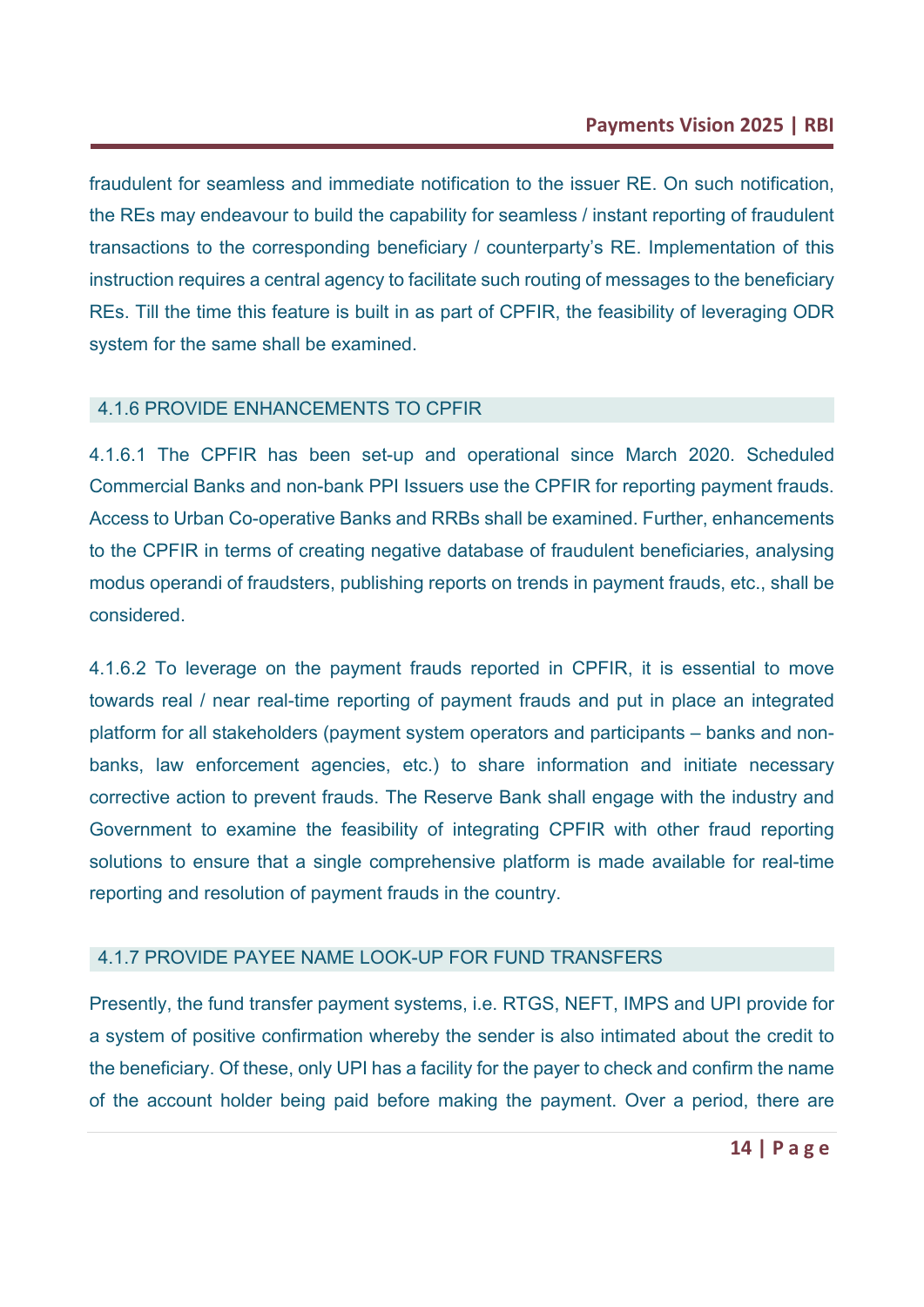complaints about credit to unintended beneficiary due to inadvertent wrong account number entry. Hence, introduction of payee name look-up, a service for checking the beneficiary's actual name shall be explored for other funds transfer systems such as RTGS, NEFT, IMPS, etc.

#### 4.1.8 INCREASE PROPORTIONATE OVERSIGHT OF PSOs

The card networks and cross-border money transfer (in-bound service) operators are presently supervised through submission of off-site returns. Requirement of on-site inspection of such entities shall be explored and, to start with, the need for an onsite visit shall be examined encompassing interaction with the executives of the entities as well as the overseas regulators.

#### 4.1.9 INCLUDE ASSESSMENT OF RTGS AND NEFT UNDER PFMIs

RBI has adopted the PFMIs, published jointly by the Committee on Payments and Market Infrastructures (CPMI) and the International Organisation of Securities Commissions, through its policy document "Regulation and Supervision of FMIs regulated by RBI". Accordingly, all RBI authorised payment systems declared as systemically important payment system / system wide important payment system and Securities Settlement Systems, CCPs, Central Securities Depositories and Trade Repositories are expected to comply with the PFMI standards. The assessment of RTGS and NEFT, owned and operated by RBI, shall be carried out periodically under the PFMI standards and published.

#### 4.1.10 EXPLORE LOCAL PROCESSING OF PAYMENT TRANSACTIONS

Presently guidelines are in place for domestic storage of payments data. Banks and nonbank PSOs are allowed to process payment transactions abroad subject to certain conditions. Keeping in view the emerging geo-political risks, options shall be explored to ring-fence domestic payment systems, including the need to mandate domestic processing of payment transactions.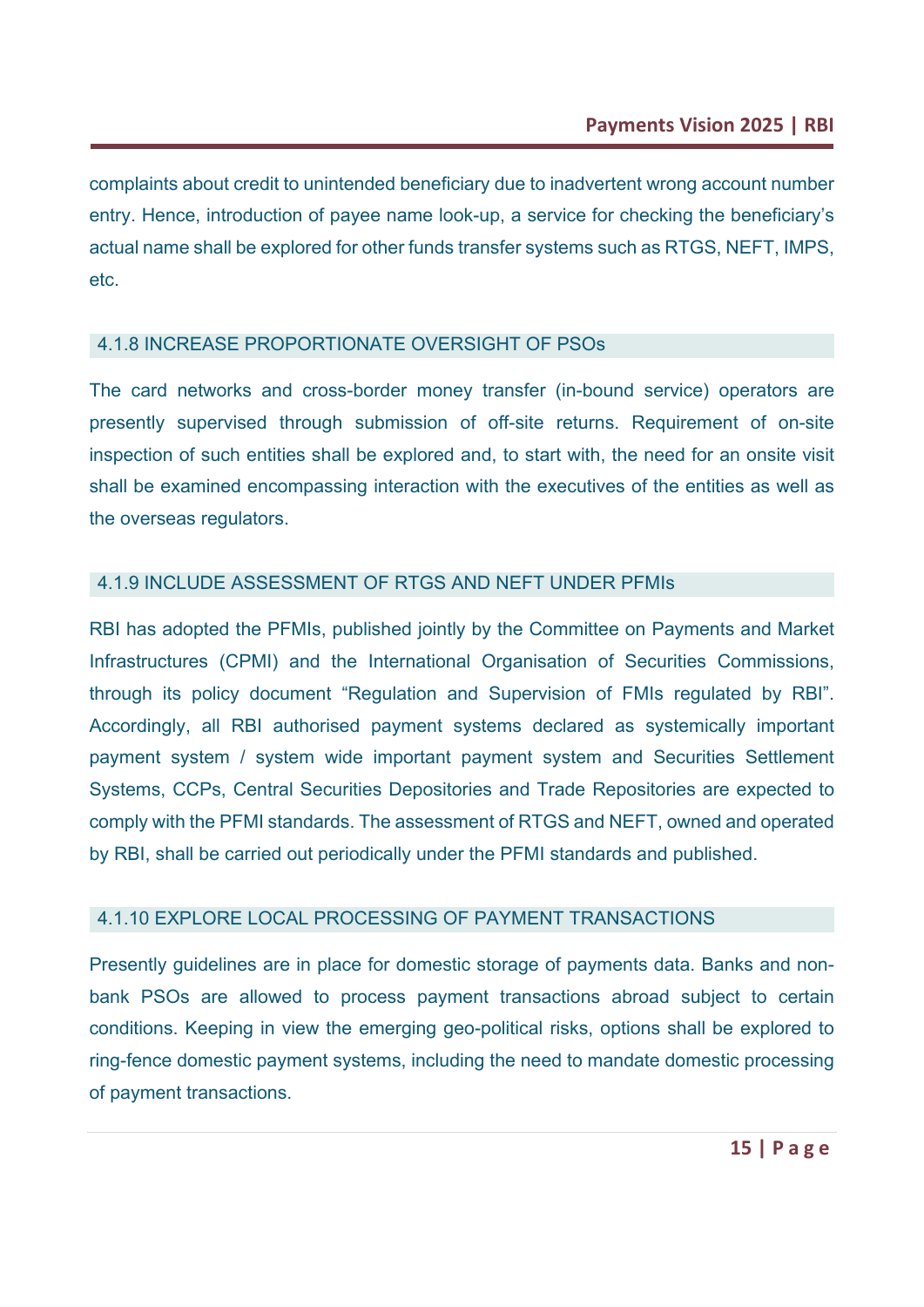#### 4.1.11 STUDY CREATION OF DIGITAL PAYMENTS PROTECTION FUND (DPPF)

With the growing adoption of digital payment modes, there is rise in digital payment frauds. Inspite of the efforts of stakeholders, recovery rate of defrauded amounts is not very encouraging. With an aim to provide a security cover to defrauded customers / issuers of payment instruments, a study on scope / feasibility of creation of DPPF shall be undertaken.

#### **4.2 INCLUSION**

#### 4.2.1 ENABLE GEO-TAGGING OF DIGITAL PAYMENT INFRASTRUCTURE AND **TRANSACTIONS**

A framework for geo-tagging of payment system touch points has been prescribed and Reserve Bank has commenced collection of location information, including geo-coordinates, of payment acceptance infrastructure across the country. To measure the extent of digital payment penetration across various states / districts / areas within the country and undertake targeted interventions as well as to enhance fraud monitoring and dispute resolution by PSOs and participants, RBI shall examine the desirability and feasibility of geo-tagging of payment transactions keeping in view the customer privacy concerns.

#### 4.2.2 REVISIT GUIDELINES FOR PPIs INCLUDING CLOSED SYSTEM PPIs

PPI have always been an evolving area and there are multiple players involved with a variety of business models that issue and operate PPIs – for usage within a closed group of merchants or open for wide usage. A PPI could be viewed as a payment instrument intended to shift customer preference from cash to digital. While the digital payment transactions using PPIs is growing, RBI shall continue to develop a conducive framework for long term growth of PPIs with enhanced security of transactions. A comprehensive review of the different types of PPIs including timeline for full-KYC PPIs, definition of closed system PPIs, and the related aspects, shall be undertaken.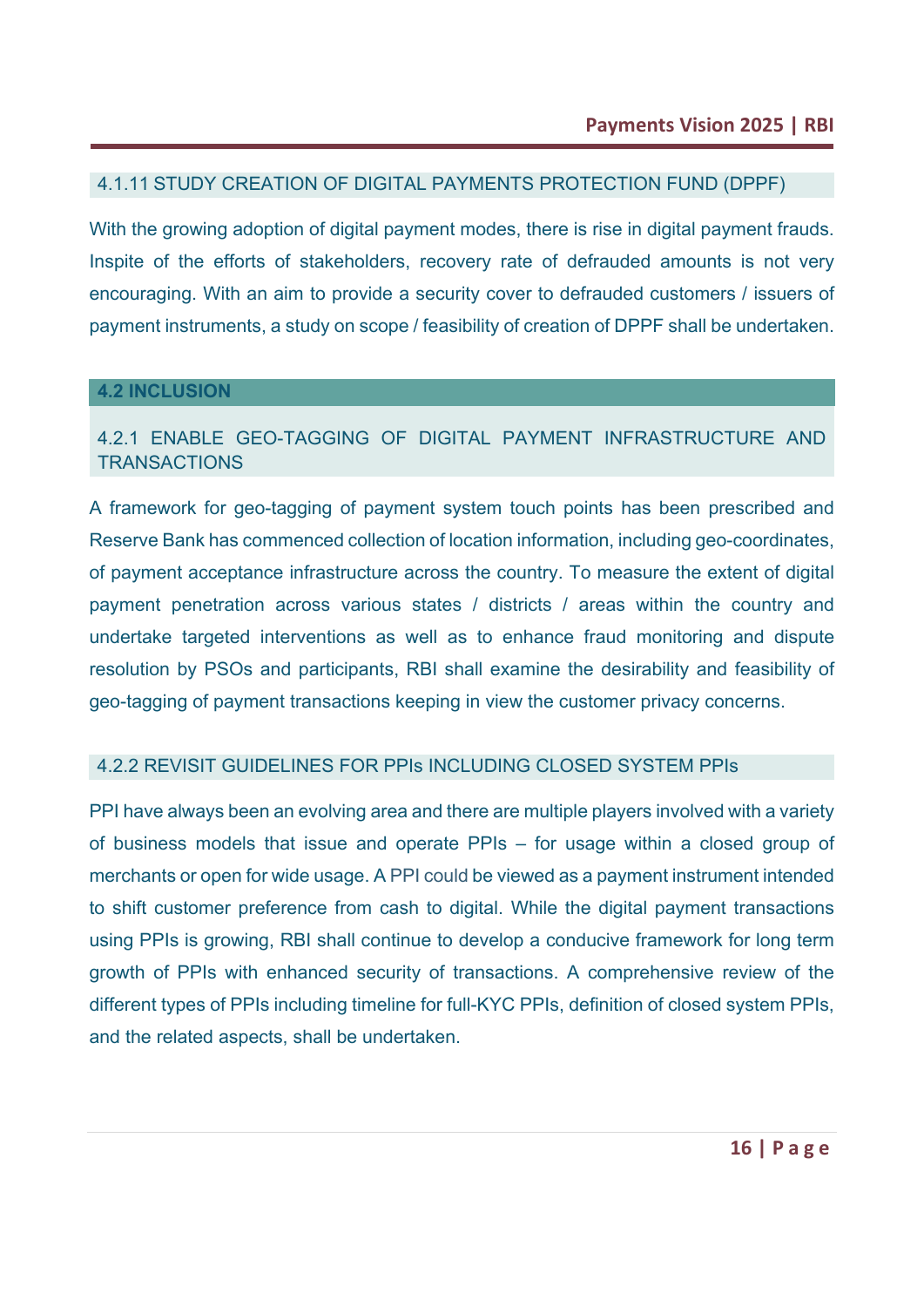#### 4.2.3 CONSIDER FRAMEWORK FOR REGULATION OF ALL SIGNIFICANT INTERMEDIARIES IN PAYMENTS ECOSYSTEM

Innovation in payment processing and fund transfers have seen the rise of intermediaries that facilitate payments between payers and recipients. They eliminate many frictions and provide value added services to the participants of payment industry. Uniformity in implementation of user onboarding processes and transparency in operations of such intermediaries is found wanting. At present, RBI has issued instructions for regulating the activities of online PAs, while providing baseline technology-related recommendations to Payment Gateways (PGs). The need to bring all significant payment intermediaries, including offline PAs, under direct regulation of RBI shall be considered.

#### 4.2.4 BRING IN ENHANCEMENTS TO CTS, INCLUDING ONE NATION ONE GRID CLEARING AND SETTLEMENT PERSPECTIVE

4.2.4.1 To promote efficient cheque processing, measures shall be taken to migrate from the current architecture of three regional grids to 'One Nation, One Grid'. This is also expected to improve cost effectiveness and make the related regulations simpler.

4.2.4.2 The current approach of batch processing of presentation and return sessions for clearing and settlement of cheques shall be migrated to 'on-realisation-settlement' model, wherein the processing shall be continuous. This is expected to reduce the settlement risk, provide larger time window for the banks to present the instruments and enable faster realisation of funds for the customers.

#### 4.2.5 EXTEND INTERNAL OMBUDSMAN SCHEME TO ALL PSOs

As a part of confidence building measure and safeguarding the interests of customers, the Internal Ombudsman Scheme was institutionalised in 2019 for the large non-bank PPI Issuers having more than one crore outstanding PPIs in terms of numbers. The Scheme provides for a swift, efficient and effective complaint redressal mechanism within the entity itself by an independent authority placed at the apex level in the entity's grievance redressal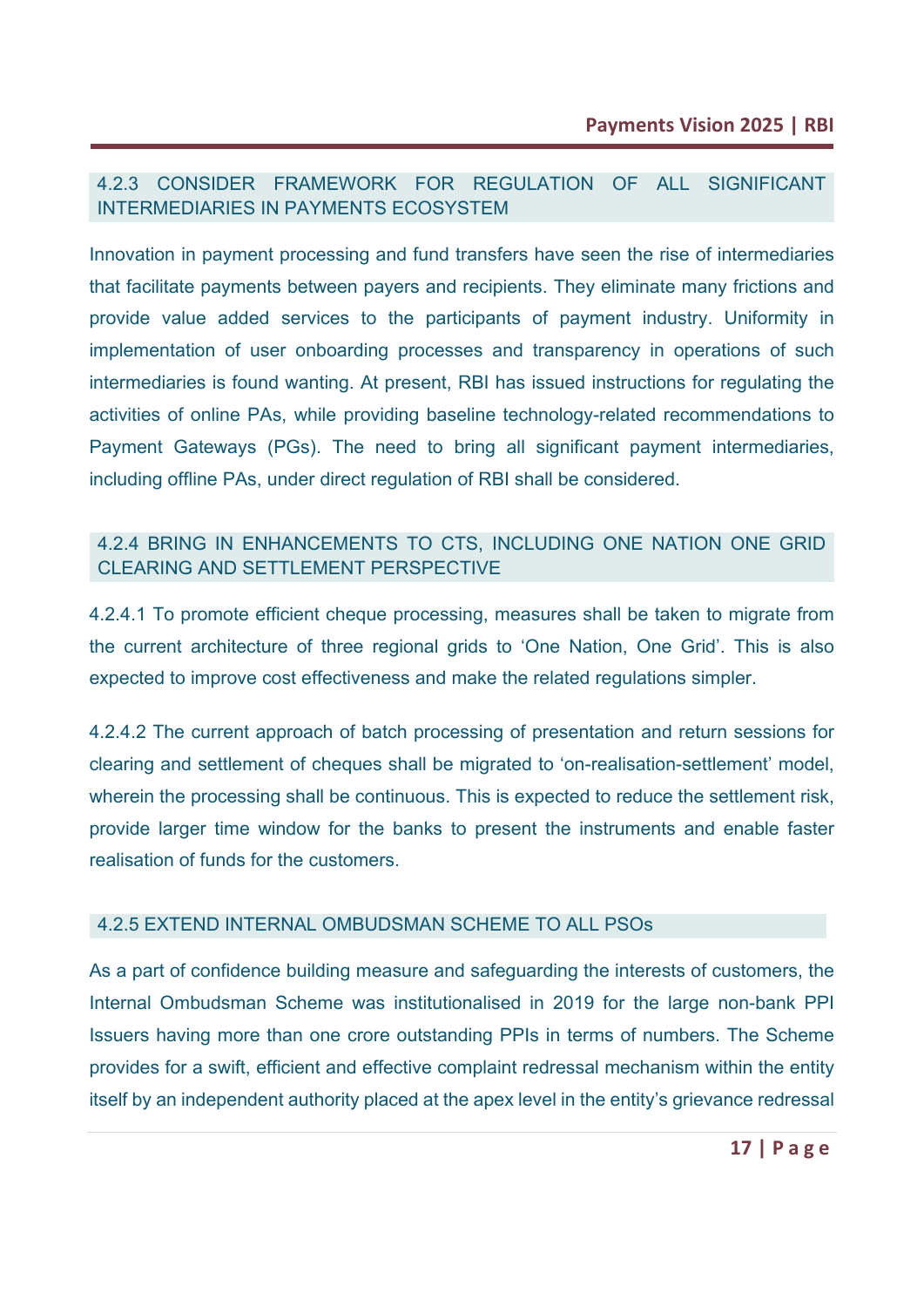mechanism so as to minimise the need for the customers to approach other fora for redressal. With the positive experience gained so far, measures shall be taken to bring all the authorised PSOs under this Scheme.

#### 4.2.6 SUPPORT INCREASE IN MARKET TRADING AND SETTLEMENT HOURS

The money market and capital market currently operate at fixed hours. However, the RTGS and NEFT payment systems which enable settlements in these markets, operate on a 24x7 basis. With a view to leverage the availability of payment systems on 24x7x365 basis, extension of trading hours of these markets to enable longer market availability for trading and settlement shall be facilitated, in conjunction with the concerned market departments of the Reserve Bank. This shall enhance efficiency and further price discovery in these markets.

#### 4.2.7 UPSCALE CUSTOMER OUTREACH AND AWARENESS ACTIVITIES

Reserve Bank has been actively taking measures to enhance customer awareness through its electronic-Banking Awareness And Training (eBAAT) programmes and organising campaigns on safe use of digital payment modes through various media channels. Of late, cyber-crimes related to payments have been on a rise, calling for stepping up of the customer awareness campaigns. The existing e-BAAT programmes shall be ramped up to promote awareness using all possible traditional channels at bank branch level and other channels including social media. The training approach shall be shifted from passive and mass communication to customised and user specific delivery channel. The scope of public awareness campaigns under the "RBI Says" tag shall be widened to cover different payment systems and their effectiveness shall be gauged through the outcomes of customer surveys conducted on a periodic basis.

#### 4.2.8 REVISIT SCOPE AND USEFULNESS OF PIDF SCHEME

Currently, PIDF Scheme subsidises deployment of PoS infrastructure (physical and digital modes) in tier-3 to tier-6 centres and north-eastern states of the country. Beneficiaries of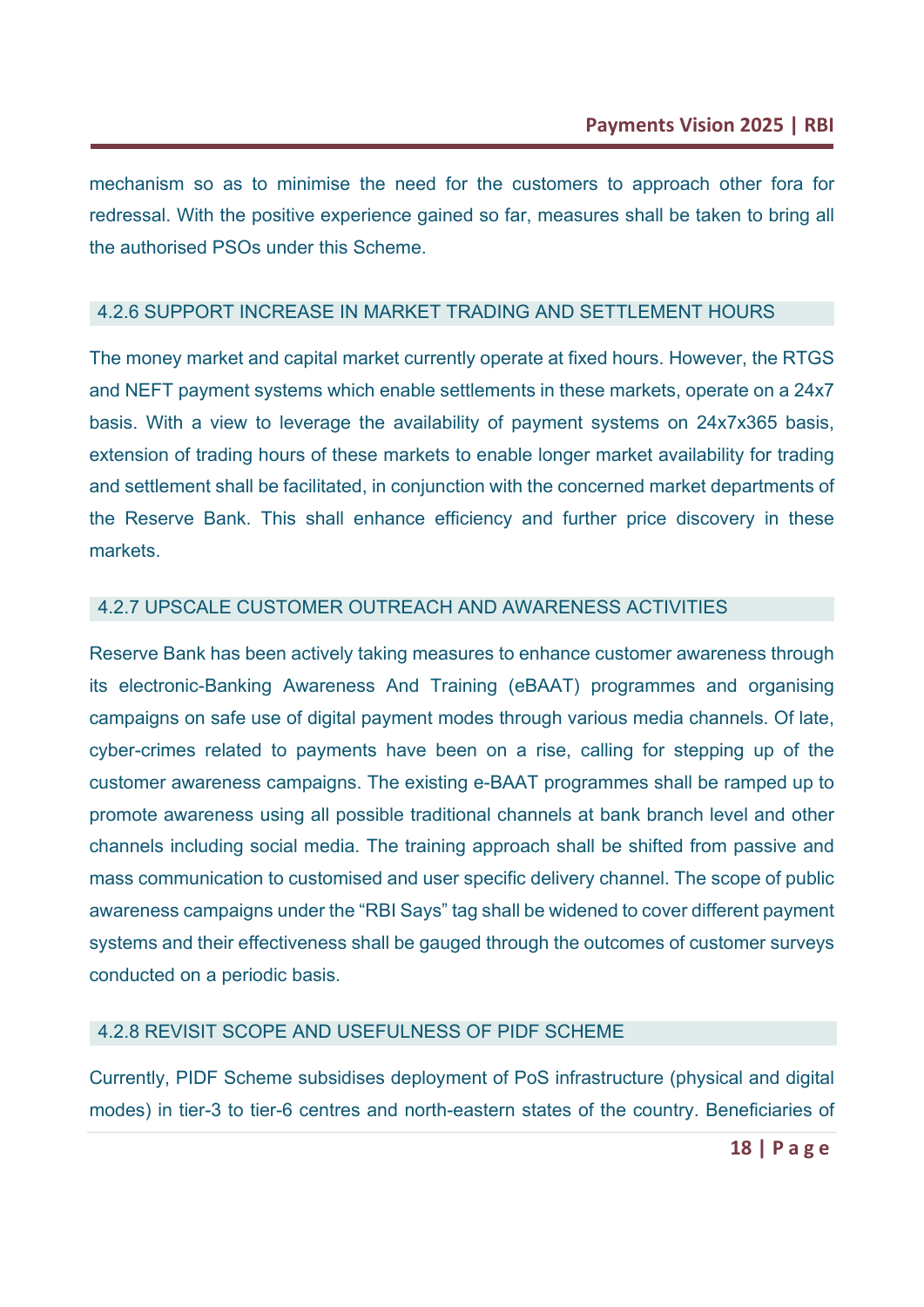PM Street Vendor's AtmaNirbhar Nidhi (PM SVANidhi Scheme) in tier-1 and tier-2 centres are also covered. Post the successful roll-out of geo-tagging of payment system touch points, scope of the Scheme shall further be reviewed for continuation and, if necessary, to cover more regions and merchant categories for targeted expansion of acceptance infrastructure.

#### 4.2.9 ATTEMPT REGULATION OF BIGTECHS AND FINTECHS IN PAYMENTS SPACE

BigTechs and FinTechs play an invigorating role in onboarding new users and customising payment experience. Given their increasingly dominant role in payments ecosystem, a discussion paper on the need for proportionate regulation by the Reserve Bank encompassing domestic incorporation, reporting, data use, etc., shall be published.

#### 4.2.10 CONTINUE ENDEAVOUR TO COLLECT AND PUBLISH GRANULAR, DISAGGREGATED PAYMENT SYSTEMS DATA

The Reserve Bank publishes granular data on payment system indicators covering payment transactions, usage of different channels for undertaking payments and availability of payment acceptance infrastructure. Not only is payment systems data disseminated daily but the lag in publishing of granular data on a monthly / quarterly basis has also been largely brought down. To encourage research and facilitate analysis of in-depth trends in payments as well as assess the extent of financial inclusion across the country, collection and publication of disaggregated data on payment systems shall be facilitated.

#### 4.2.11 MAKE PAYMENT SYSTEMS MORE INCLUSIVE

The Reserve Bank has been at the forefront of expanding the reach of digital payments to different strata of population. Differently-abled persons, including those with visual impairments, might be facing issues while transacting digitally. To help obviate the difficulties faced by them, the Reserve Bank shall examine the feasibility of implementing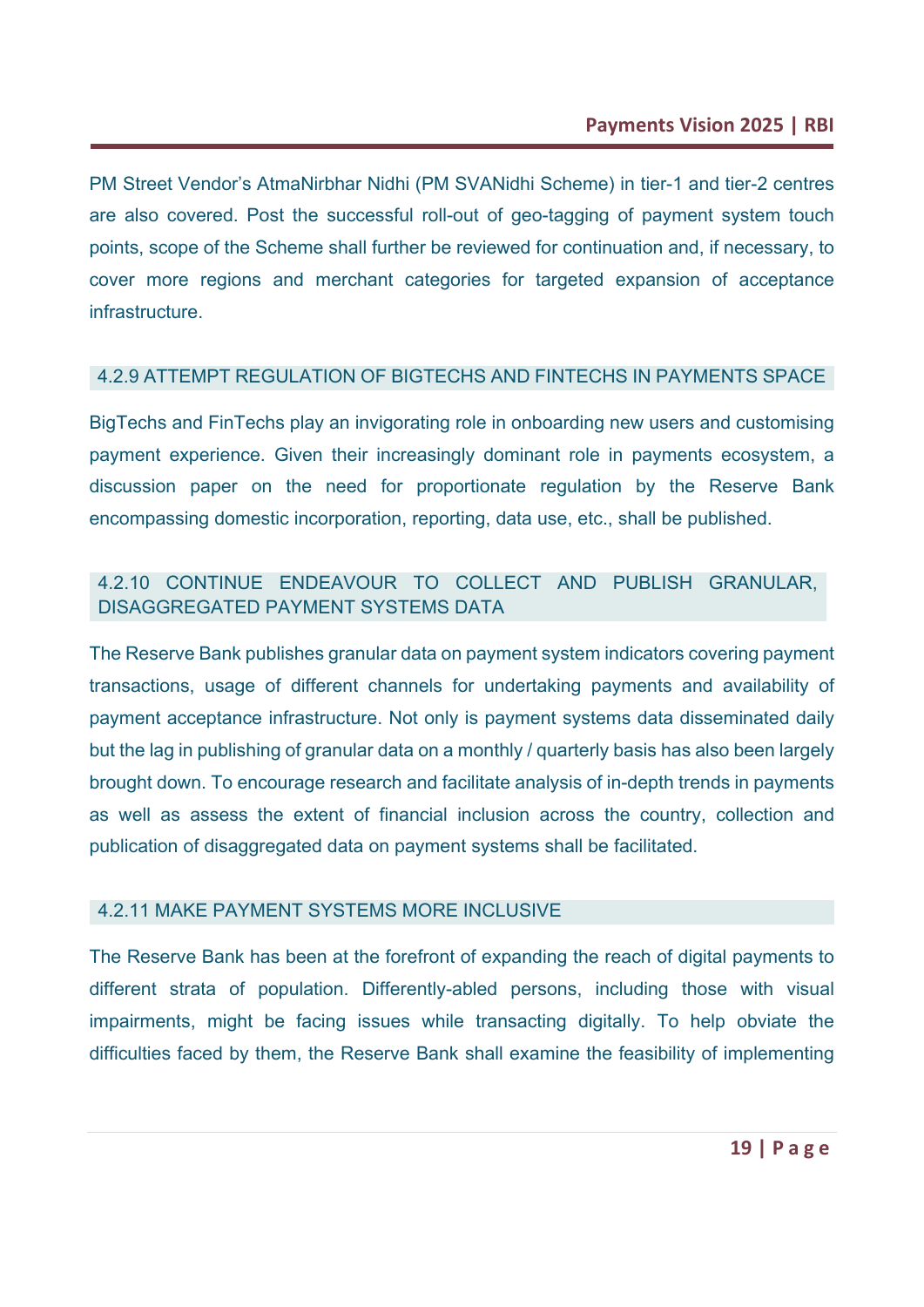suitable policy initiatives, including standardisation of most used icons, text-to-voice features, etc.

#### 4.2.12 UNDERTAKE EVALUATION OF CHARGES FOR ALL PAYMENT SYSTEMS

Providing digital payment services entail costs, which are borne by one or more of the payment system participants (switching fees, interchange fees, etc.) or are passed on to the merchant (Merchant Discount Rate) or the customer (customer charges). While collecting charges from the merchants and / or customers may be required for viability of digital payments, care needs to be taken to ensure that they are reasonable and do not deter digital payments adoption. A comprehensive review of all aspects related to charges involved in various channels of digital payments shall be undertaken.

#### 4.2.13 CO-ORDINATE MIGRATION OF GOVERNMENT RECEIPTS AND PAYMENTS TO DIGITAL MODE

The APBS operated by NPCI has been helping the Government(s) and Government agencies in successfully channelising the Government subsidies to the intended beneficiaries as part of the Direct Benefit Transfer Scheme. The APBS links the Government Departments and their sponsor banks on one side and beneficiary banks and beneficiaries on the other. To migrate all the government receipts and payments to digital mode, Reserve Bank shall coordinate with the central and state governments to integrate their payment platforms with the Reserve Bank's eKuber.

#### **4.3** INNOVATION

#### 4.3.1 FACILITATE FRAMEWORK FOR IOT AND CONTEXT-BASED PAYMENTS

IoT devices are increasingly becoming a part of, as well as revolutionising, the payments landscape. An IoT enabled payment system could help consumers pay for a range of goods and services through connected devices beyond just phones or tablets. With a view to promoting growth of this segment and at the same time protect customer interests, an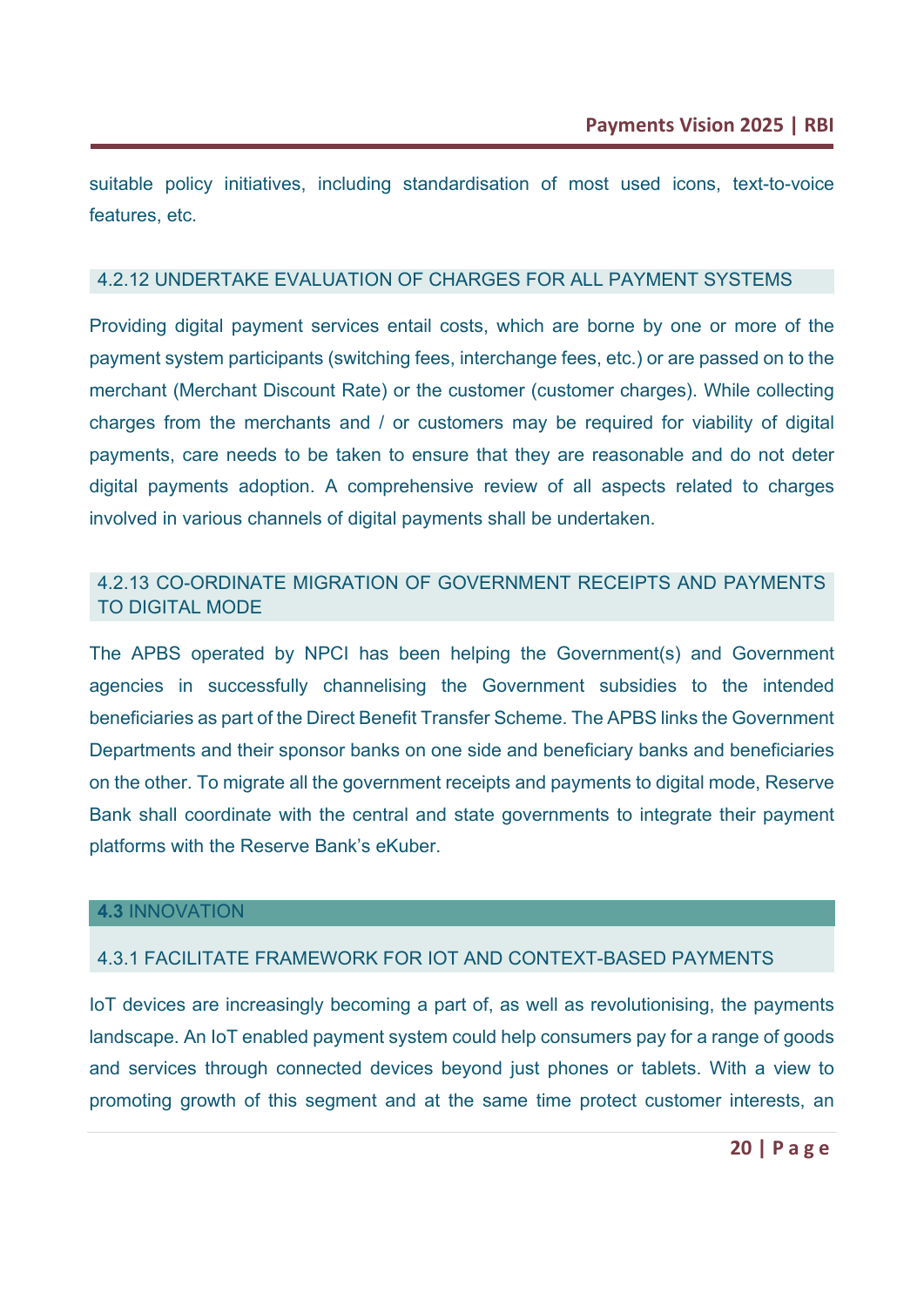enabling framework on IoT-based payments covering aspects of data security, authentication, identity validation, etc. shall be facilitated.

#### 4.3.2 MIGRATE ALL RBI OPERATED PAYMENT SYSTEM MESSAGES TO ISO 20022 **STANDARD**

Messages provide a common set of rules for exchanging critical information for a payment transaction to take place. Payment System Operators across the world have embarked on a journey to implement ISO 20022. This standard brings significant benefits – enables straight-through processing with less need for manual intervention, allows switching between payment systems and re-routing of messages which could reduce the impact of outages on users, provides richer data enabling better compliance and regulation as well as making it easier for businesses to detect fraud and help target financial crime, facilitates better analytics and more efficient reconciliation, promotes international harmonisation supporting cross-border payments, etc. To unlock these benefits and ensure greater interoperability including with systems of other jurisdictions, steps shall be taken to migrate all the RBI-operated payment messaging systems to ISO 20022 standard.

#### 4.3.3 LINK CREDIT CARDS AND CREDIT COMPONENTS OF BANKING PRODUCTS TO UPI

UPI transactions have been growing by leaps and bounds at the cost of other retail payments, especially card transactions. One of the reasons for its popularity is the convenience and seamless experience it offers to users. Currently, a UPI user can only link the bank account (savings / current account) and the debit card to the UPI Virtual Payment Address (VPA). To offer more avenues and greater convenience to users in making payments through UPI platform, feasibility of linkage of credit cards and credit components of banking products to UPI shall be explored.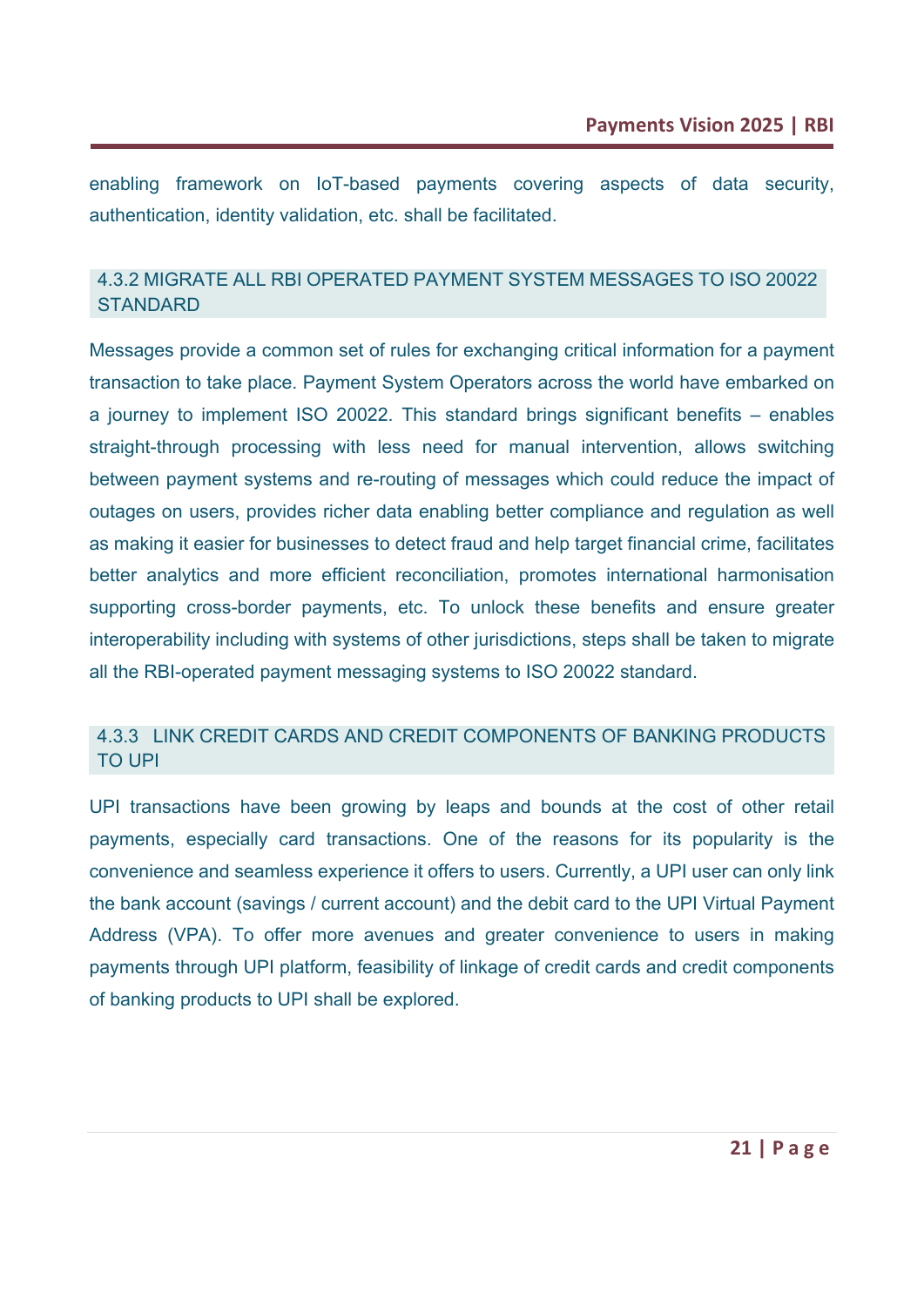#### 4.3.4 CREATE PAYMENT SYSTEM FOR PROCESSING ONLINE MERCHANT PAYMENTS USING INTERNET / MOBILE BANKING

All merchant payment transactions done using internet / mobile banking are presently processed through payment gateways / payment aggregators. As this practice entails delays in merchant settlements, a framework shall be introduced such that all these transactions are also processed through a payment system.

#### 4.3.5 ORGANISE PAYMENT INNOVATION CONTESTS AND HACKATHONS

Innovation is making payments increasingly convenient, instantaneous and ubiquitous. In the wake of success of the RBI's first global hackathon  $-$  "HARBINGER 2021 – Innovation [for Transformation",](https://www.rbi.org.in/Scripts/BS_PressReleaseDisplay.aspx?prid=52533) efforts shall be continued towards organising national / international payment hackathons, competitions and conferences to foster innovation and exchange of ideas.

#### 4.3.6 REVIEW NEED FOR MULTIPLE PAYMENT IDENTIFIERS

Funds transfer through RTGS, NEFT and IMPS requires the beneficiary bank account number and Indian Financial System Code (IFSC) as identifiers. As bank account numbers in each bank are unique, funds transfer could be facilitated without the IFSC of the beneficiary branch. The need for IFSC to make funds transfer shall be reviewed and alternative options with suitable provision for collecting beneficiary bank details shall be explored to make funds transfer simpler and hassle-free for customers.

#### 4.3.7 EXPLORE GUIDELINES ON PAYMENTS INVOLVING BNPL SERVICES

BNPL services have developed into a new payment mode alongside the existing payment modes like cards, UPI, and net banking. This channel, facilitated by a few payment aggregators, leverages the existing nodal account (escrow account after authorisation) to route payments between BNPL customer and a merchant. This novel method shall be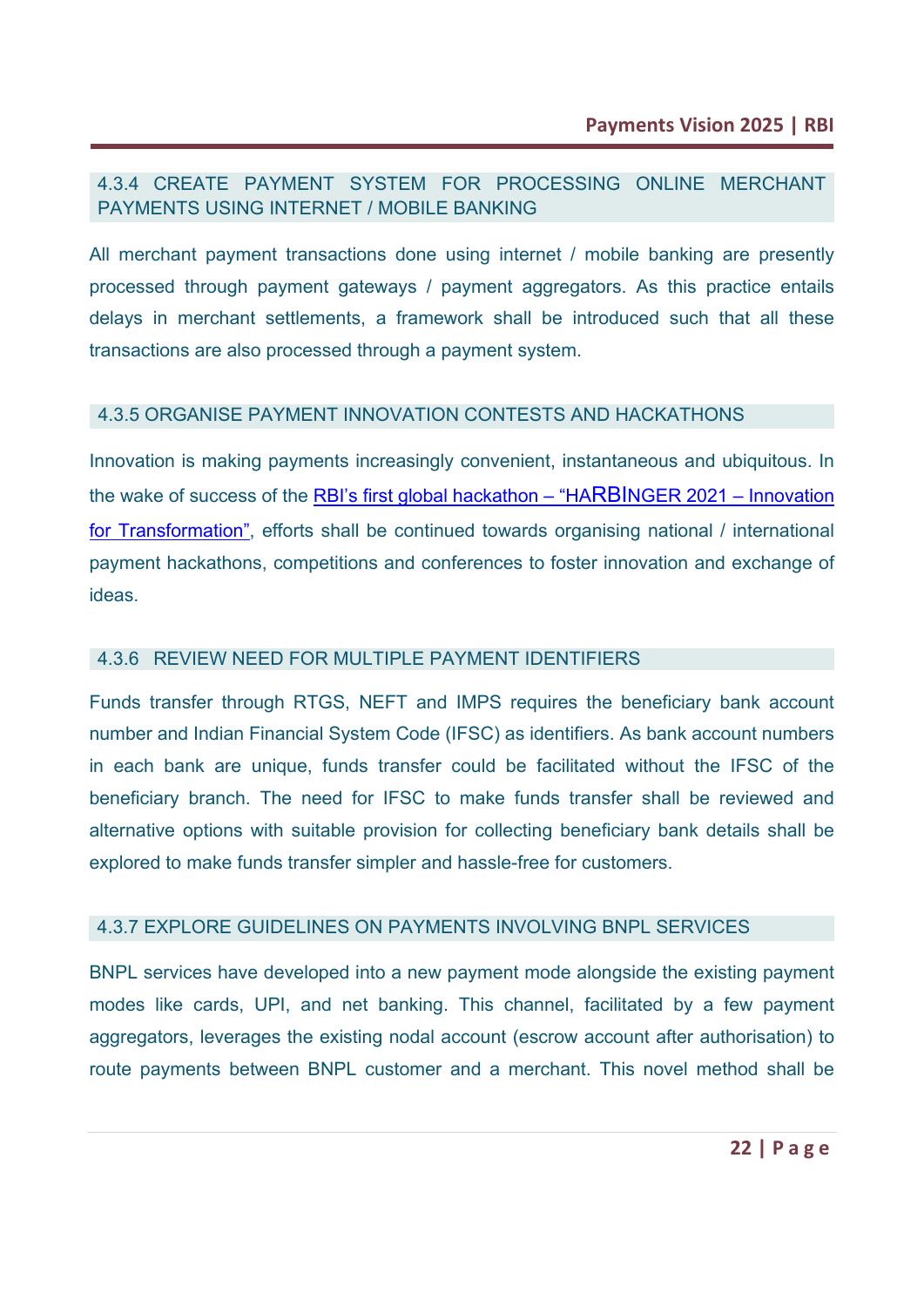examined, and issuance of appropriate guidelines on payments involving BNPL shall be explored.

#### **4.4 INSTITUTIONALISATION**

#### 4.4.1 COMPREHENSIVE REVIEW OF LEGISLATIVE ASPECTS OF PAYMENT AND SETTLEMENT SYSTEMS ACT PROVISIONS AND REGULATIONS

India is one of the few countries with a specific payment systems legislation. Considering the importance of development and orderly functioning of payment systems, the PSS Act was legislated in 2007 when the digital payments ecosystem in India was nascent. Considering the emerging requirements of the highly dynamic and fast evolving payment ecosystem, both domestic and cross-border, Reserve Bank shall endeavour to comprehensively review the PSS Act and the corresponding Regulations.

#### 4.4.2 CONSTITUTE PAYMENTS ADVISORY COUNCIL (PAC) TO ASSIST BPSS

To assist the BPSS, a PAC with experts representing consumer groups, payments technology, legal, bankers, fintechs / start-ups, data analysts, etc., shall be constituted. The composition of the PAC shall be reviewed periodically and suitably modified to maintain its relevance.

#### 4.4.3 OPERATIONALISE NATIONAL CARD SWITCH FOR CARD TRANSACTIONS AT PoS AND RESULTANT SETTLEMENTS

All ATM transactions are primarily processed through the National Financial Switch (NFS). Presently, while card transactions at ATMs are processed through either the NFS or ATM networks or the concerned card networks, card transactions at PoS terminals are processed only through the concerned card network. To promote competition and thereby bring in more efficiency and innovation in processing of such transactions, the possibility of implementing a National Card Switch to process card transactions at PoS terminals and the resultant settlements shall be examined.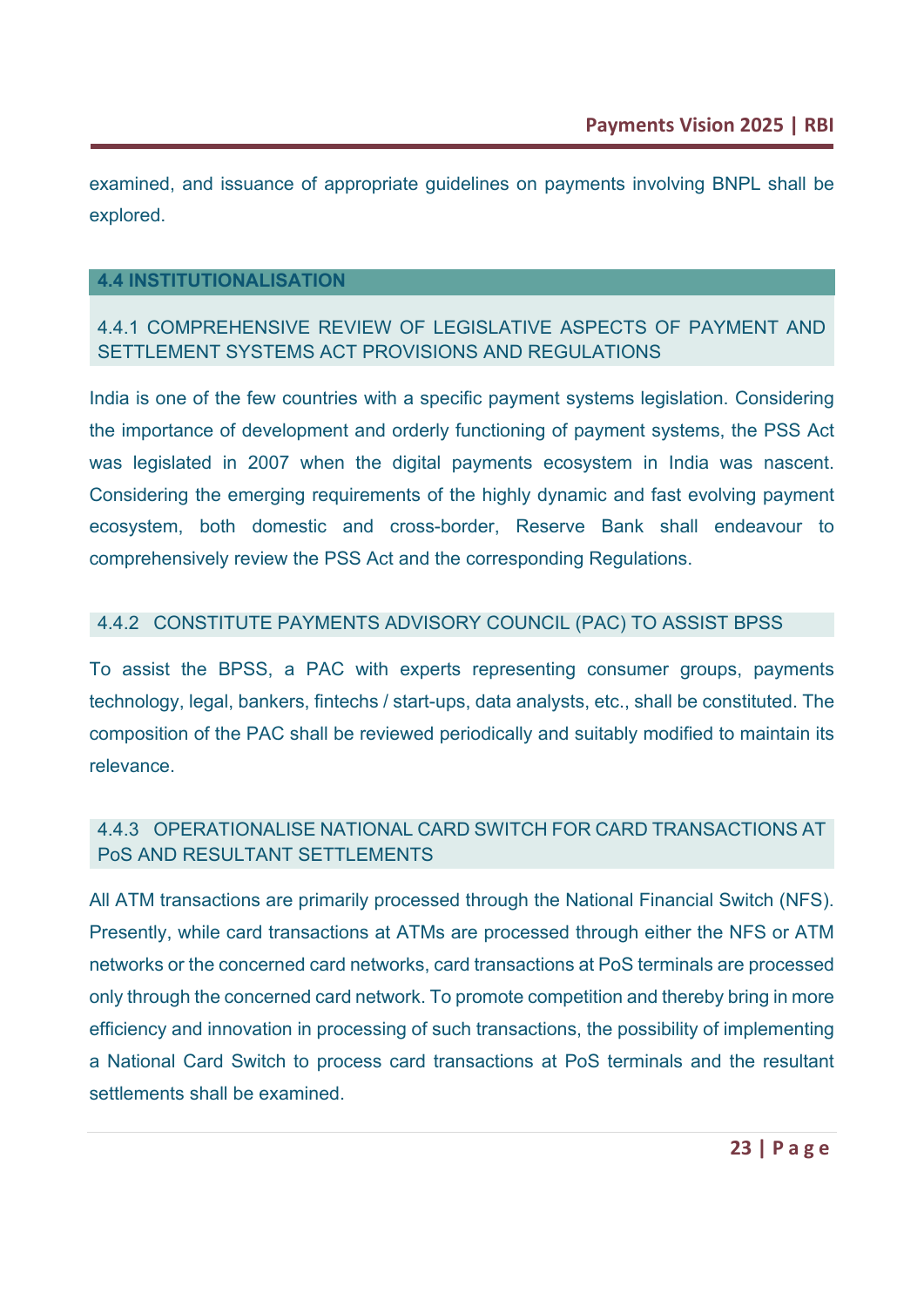#### 4.4.4 ACTIVE ENGAGEMENT AND INVOLVEMENT IN INTERNATIONAL FORA (DISCUSSIONS OF STANDARD-SETTING BODIES)

Reserve Bank also represents India in various international standard setting bodies, viz. Financial Stability Board (FSB), CPMI, etc. relevant to payment systems and actively participates in working groups, task forces, etc. constituted with the aim to enhance the payments ecosystem. With India's G20 presidency in 2023, RBI shall continue its active participation in such fora and play a leadership role in transforming the payments ecosystem across the globe.

#### **4.5 INTERNATIONALISATION**

#### 4.5.1 GLOBAL OUTREACH OF RTGS, NEFT, UPI AND RUPAY CARDS

4.5.1.1 The potential of UPI has been recognised world over by numerous authorities. Reserve Bank shall actively support the global outreach initiatives to expand the footprint of domestic payment systems by collaborating with relevant stakeholders (e.g. Central Banks, BIS, World Bank, other institutions, etc.).

4.5.1.2 The RTGS system presently settles domestic fund transfer transactions on gross basis. The system which runs on ISO 20022 standard, customised to suit domestic requirements, shall be streamlined with the internationally accepted standard for crossborder fund transfers. The feasibility of expanding RTGS to settle transactions in major trade currencies such as USD, Pound, Euro, etc., shall be explored through bi-lateral or multilateral arrangements. The arrangements could be expected to provide real time proceeds in foreign currencies to traders and establishing the country as a major centre for international financial trades.

4.5.1.3 In order to access the Reserve Bank operated CPS, an entity is required to maintain a current account and a settlement account with RBI. To facilitate payments to and from other jurisdictions through CPS, the feasibility of other central banks maintaining current account and settlement accounts with RBI in INR (₹) shall be explored. Similarly, RBI shall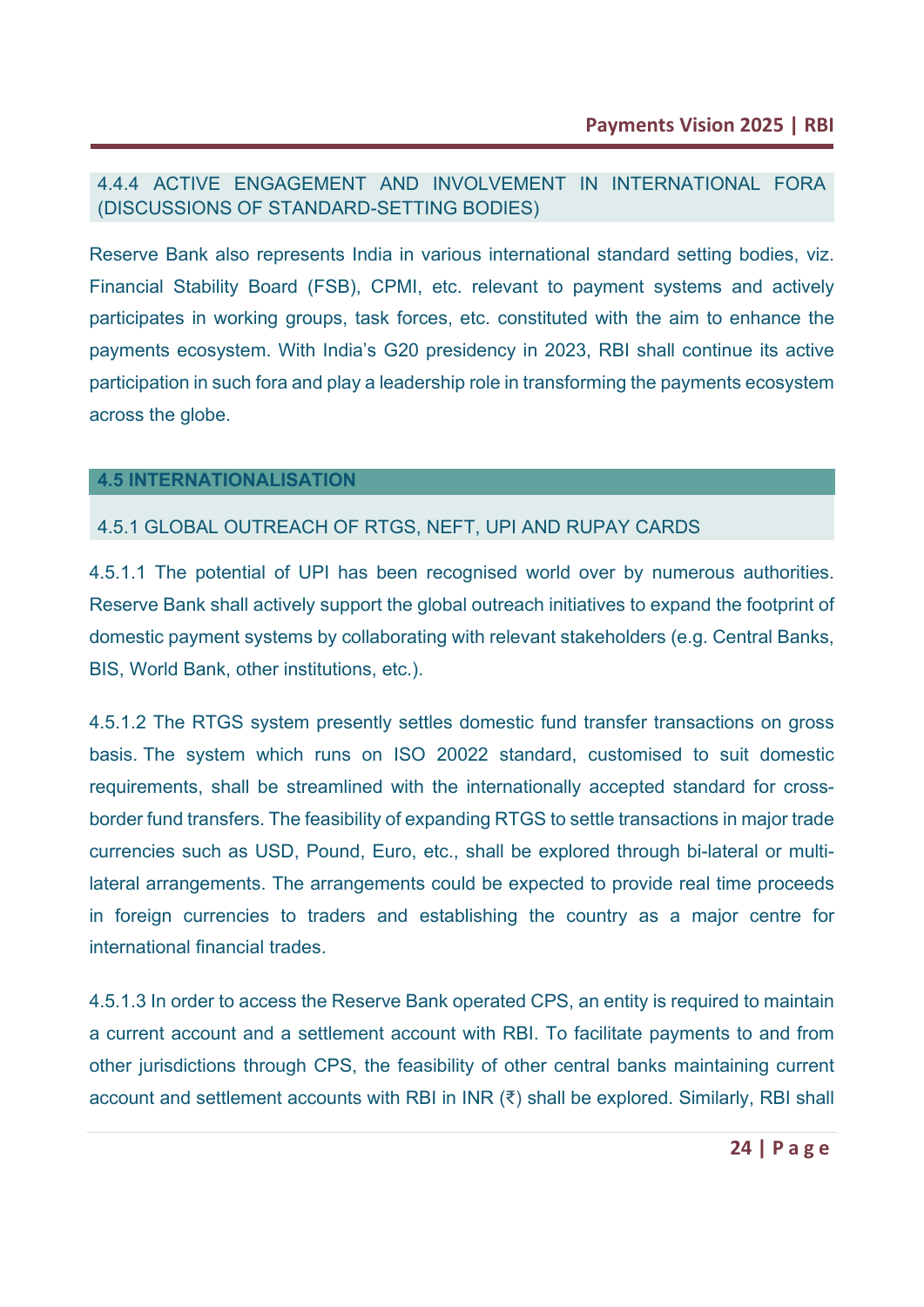examine maintaining accounts with other central banks for the purpose of facilitating direct remittances in foreign currencies. This could be expected to increase acceptance of INR in other jurisdictions and making cross-border transactions cost effective and timely.

4.5.1.4 The Indo-Nepal Remittance Facility Scheme was launched by the RBI in May 2008 for cross-border remittances from India to Nepal, using the NEFT system. To boost trade payments between the two countries, as also to facilitate person-to-person remittances electronically to Nepal, ceiling per transaction was increased from ₹ 50,000 to ₹ 2 lakh and the cap of 12 remittances in a year per remitter was removed. Efforts shall be undertaken to extend such remittance facilities to other countries depending on feasibility.

#### 4.5.2 EXPAND SFMS AND INFINET FRAMEWORKS ACROSS JURISDICTIONS

The Indian Financial Network (INFINET) is a membership-only Closed User Group network that comprises the RBI, CPS member banks and financial institutions. It provides financial messaging services through its Member Interface application to all RTGS participants. Backed by the communication medium of INFINET, SFMS is the Indian standard for domestic financial messaging for centralised payment systems, viz. NEFT and RTGS, which supports ISO 20022 standard message format for payment systems. The feasibility of providing membership / technology of INFINET to other jurisdictions shall be explored. Further, it shall be explored to expand the framework of SFMS to provide a domestic payment system platform to other jurisdictions. This could be expected to provide faster, convenient and cost-effective direct payment channels with other jurisdictions.

#### 4.5.3 2FA FOR CROSS-BORDER CARD TRANSACTIONS

AFA has been a predominant factor in safeguarding domestic payments and giving confidence to users in digital payments. To give a similar experience and increase safety of international transactions done using cards issued in India, implementing AFA for crossborder transactions shall be explored.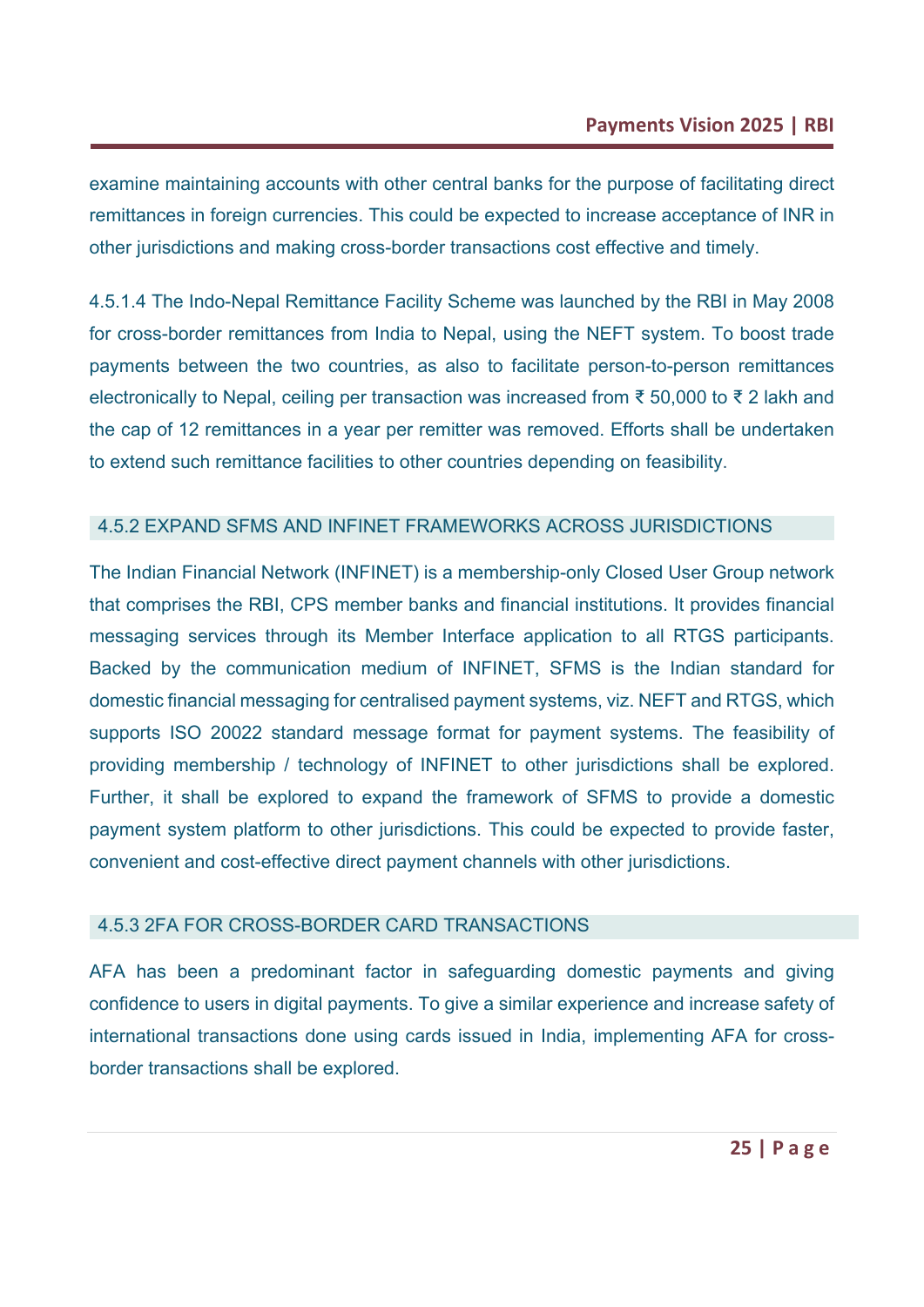#### 4.5.4 SEEK INCLUSION OF INR IN CONTINUOUS LINKED SETTLEMENT (CLS)

CLS is an initiative, with settlement in Payment versus Payment (PvP) mode, to address the Herstatt risk associated with the settlement of foreign exchange trades. CLS provides protection for cross-currency settlement in 18 currencies. In India, CCIL participates in CLS as a third-party member acting as an aggregator of trades for its member banks. Internationalisation of domestic currency is gaining importance in recent times with many countries pursuing efforts in this direction. With excellent FMIs already in place and deepening of forex and financial markets, a mechanism for international INR settlement through CLS Bank would help increase global acceptance of INR. RBI shall initiate dialogue for including INR as a currency in CLS.

#### 4.5.5 BRING FURTHER EFFICIENCIES IN PAYMENT PROCESSING AND SETTLEMENTS ON INTRODUCTION OF CBDCs – DOMESTIC AND CROSS-BORDER

CBDC has been gaining much traction with 86% of the central banks globally reviewing its feasibility for cross-border transactions as well as for internal benefits (2021 BIS Survey). CBDC is also an area of interest for G20 under its priority initiative to enhance cross-border payments. Reserve Bank is working towards introduction of CBDC in India. Various use cases shall be studied and explored to bring in further efficiencies in domestic and crossborder payment processing and settlement using CBDCs.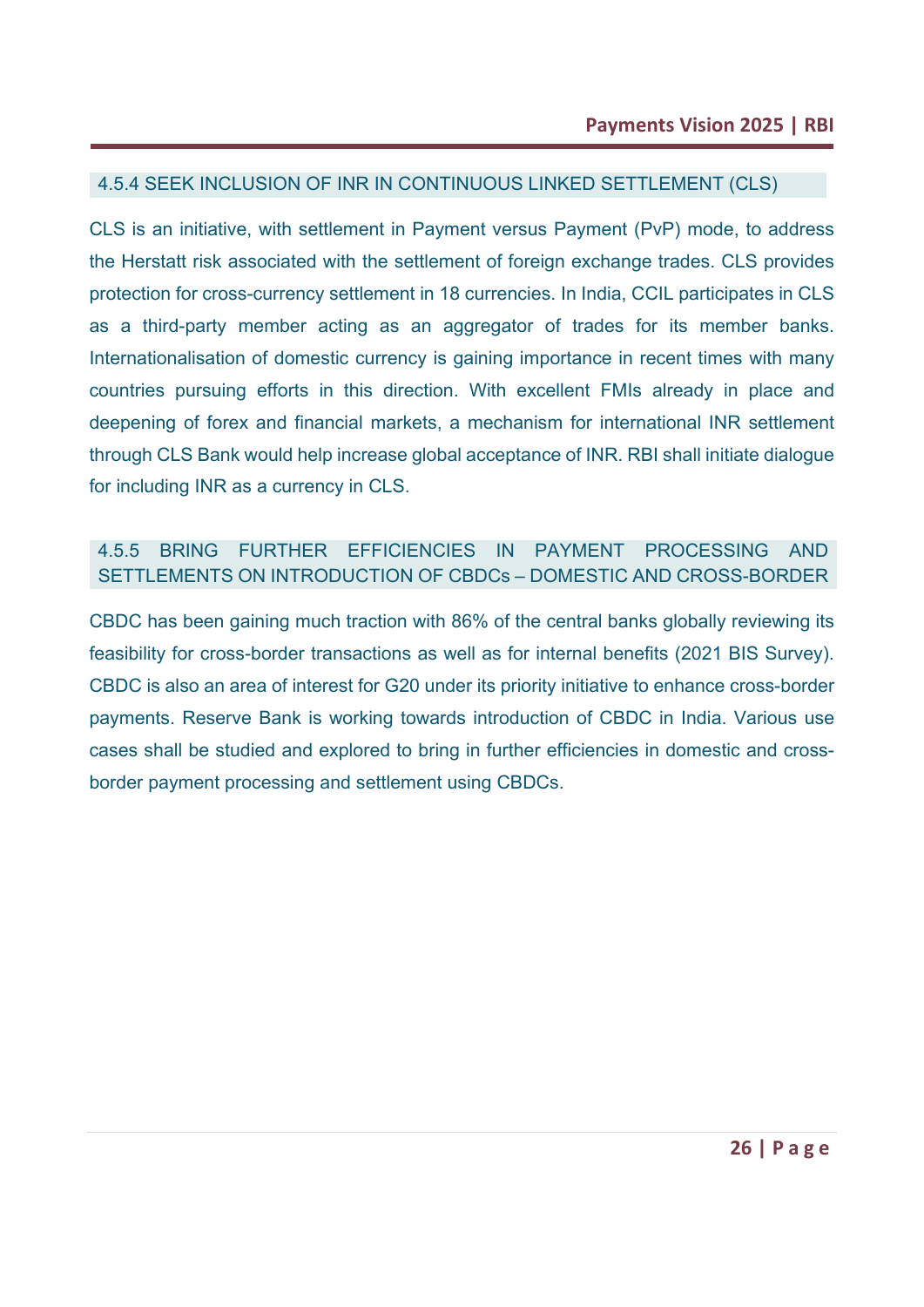# **Acronyms**

| 2FA            | <b>Two Factor Authentication</b>                                       |
|----------------|------------------------------------------------------------------------|
| <b>APBS</b>    | <b>Aadhaar Payment Bridge System</b>                                   |
| <b>AePS</b>    | Aadhaar-enabled Payment System                                         |
| <b>AFA</b>     | <b>Additional Factor of Authentication</b>                             |
| <b>ATM</b>     | <b>Automated Teller Machine</b>                                        |
| <b>BIS</b>     | <b>Bank for International Settlements</b>                              |
| <b>BNPL</b>    | <b>Buy Now Pay Later</b>                                               |
| <b>BPSS</b>    | Board for Regulation and Supervision of Payment and Settlement Systems |
| <b>CAGR</b>    | <b>Compound Annual Growth Rate</b>                                     |
| <b>CCIL</b>    | <b>Clearing Corporation of India Limited</b>                           |
| <b>CCP</b>     | <b>Central Counter Party</b>                                           |
| <b>CIC</b>     | <b>Cash in Circulation</b>                                             |
| <b>CLS</b>     | <b>Continuous Linked Settlement</b>                                    |
| <b>COFT</b>    | <b>Card-on-File Tokenisation</b>                                       |
| <b>CPFIR</b>   | <b>Central Payments Fraud Information Registry</b>                     |
| <b>CPMI</b>    | <b>Committee on Payments and Market Infrastructures</b>                |
| <b>CPS</b>     | <b>Centralised Payment System</b>                                      |
| <b>DPI</b>     | <b>Digital Payment Index</b>                                           |
| e-BAAT         | e-banking awareness & training                                         |
| <b>FMI</b>     | <b>Financial Market Infrastructure</b>                                 |
| <b>FSB</b>     | <b>Financial Stability Board</b>                                       |
| <b>GDP</b>     | <b>Gross Domestic Product</b>                                          |
| <b>IFSC</b>    | <b>Indian Financial System Code</b>                                    |
| <b>IMPS</b>    | <b>Immediate Payment Service</b>                                       |
| <b>INFINET</b> | <b>Indian Financial Network</b>                                        |
| <b>INR</b>     | <b>Indian National Rupee</b>                                           |
| IoT            | <b>Internet of Things</b>                                              |
| <b>ISO</b>     | International Organisation for Standardisation                         |
| <b>KYC</b>     | <b>Know Your Customer</b>                                              |
| LEI            | <b>Legal Entity Identifier</b>                                         |
| <b>NACH</b>    | <b>National Automated Clearing House</b>                               |
| <b>NCMC</b>    | <b>National Common Mobility Card</b>                                   |
| <b>NEFT</b>    | <b>National Electronic Funds Transfer</b>                              |
| <b>NFS</b>     | <b>National Financial Switch</b>                                       |
| <b>NPCI</b>    | National Payments Corporation of India                                 |